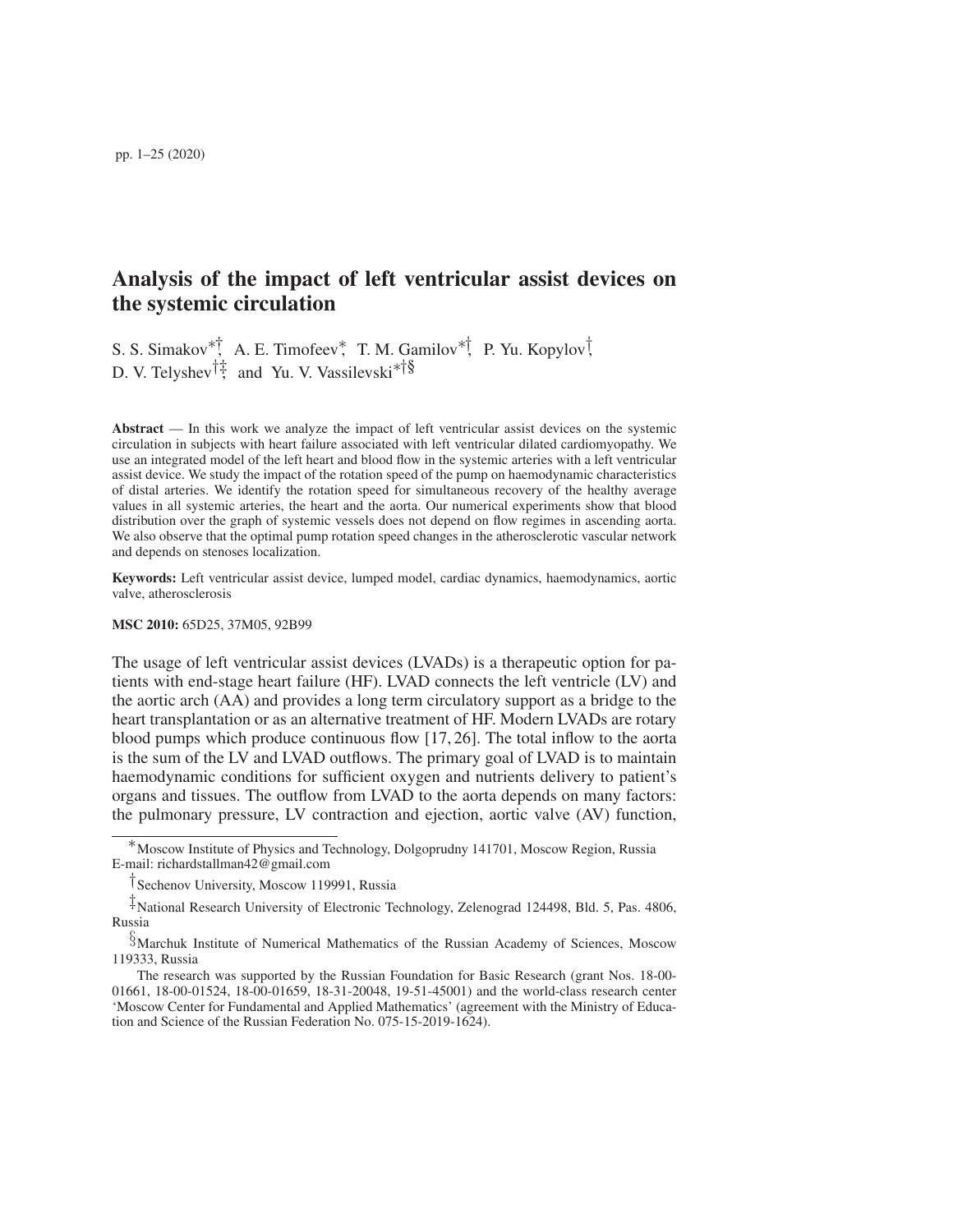aorta extensibility and peripheral conditions in distal systemic arteries. Also, the rotation speed of the pump rotor is a parameter which controls the pump operation. These and other parameters influence the pressure drop across LVAD and thus contribute to the LVAD outflow.

Efficacy of LVAD has been proven [48], although the impact of LVAD on the blood circulation is not always clear. Efficient autonomous control of LVAD rotation speed taking into account physical load, concomitant diseases and other individual cardiovascular conditions is still the open question. Mechanical performance of LVADs in different regimes is studied on mock circulation facilities for adult and paediatric conditions [29, 46, 47]. However, these experimental tools are not individualized and provide limited information. Mathematical modelling of the cardiovascular system with installed LVAD is a powerful instrument of such studies. It is used in FSI simulations of blood flow near the heart valves after LVAD implantation [30], analysis of coronary perfusion and ventricular afterload [22], simulation of the LVAD impact on adult and paediatric haemodynamics by lumped closed-loop models [37], analysis of various control strategies [9,28], patient-specific CFD simulations of LVAD impact and embolisation rate in cerebral vessels [3]. To the best of our knowledge, the detailed analysis of the LVAD impact on the blood flow in the systemic arteries has not been performed yet.

In this work we use an integrated *in silico* model of the left heart with LVAD and a 1D network haemodynamic model in systemic arteries. Our primary goal is to analyze performance of LVADs Sputnik 2 and Sputnik D [29, 35, 46, 47, 49] in realistic physiological conditions. We also compare models of the Sputnik devices with a reference model of the HeartMate II [6], the well known and widely used pump. To this end, we reconsider a heart model accounting heart failure (HF) associated with the LV dilated cardiomyopathy (DCM) and possible presence of LVAD and determine the optimal rotation speed which recovers the normal average values of flow, pressure and velocity in the systemic arteries.

The paper is organized as follows. In Section 1 of this work we present an integrated model of the left heart function with opening/closing of the aortic valve (AV) and the mitral valve (MV) and a 1D network model of blood flow in systemic arteries closed by Windkessel compartments as outflow conditions. The LVAD model is included in the integrated model as a nonlinear lumped compartment which connects the LV and the AA. The LVAD model for pumps Sputnik 2 and Sputnik D was validated in [42] by fitting its parameters with measurements at mock circulation facilities. Parameters of the LVAD model for pump HeartMate II are taken from [6]. Thus we extend our previous model [42] which includes the left heart function, the LVAD and two segments of aorta closed by a single Windkessel compartment.

In Section 2 we discuss performance of the integrated model in pathological conditions. In Section 2.1 we study the impact of the LVADs on the systemic circulation in case of HF accompanied by LV DCM. In Section 2.2 we study the blood flow in coronary, cerebral and leg arteries in the presence of atherosclerosis and installed LVAD. The optimal pump rotation speed turns to be sensitive to stenoses localization. Our results with the integrated 1D network model of the systemic circu-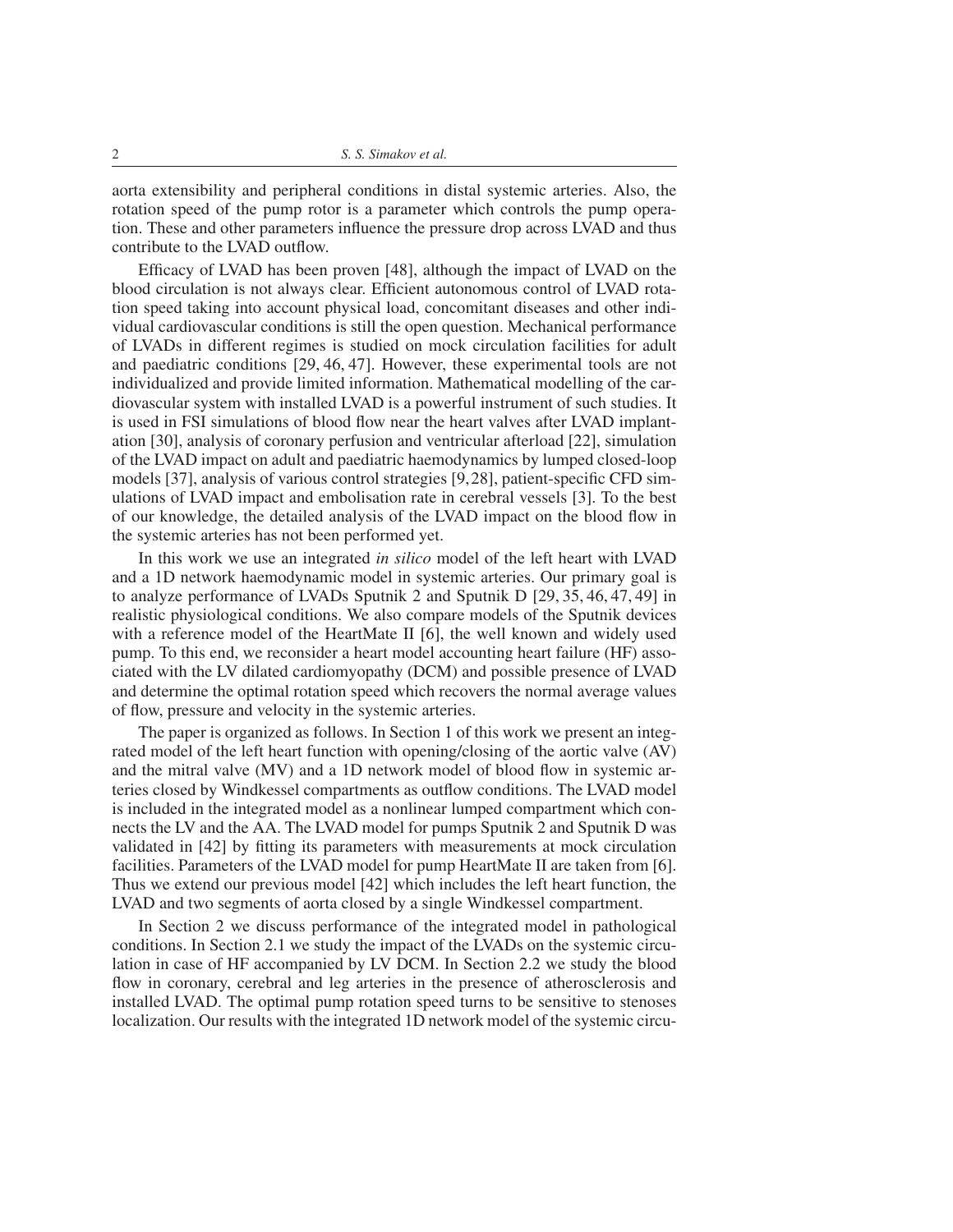

Figure 1. Scheme of LVAD installation.

lation confirm our previous findings with the reduced 1D model of aorta represented by two segments [42] with a single Windkessel compartment. Thus, the current and the previous models are equivalent in terms of haemodynamic characteristics of the heart and the aorta. Using the extended model we found that none of the pumps is capable to recover simultaneously the normal average values in the heart and the aorta (in the ranges recommended by the manufacturers) and to comply with all criteria of physiologically feasible operation. We identify the rotation speed for recovery of the normal average values in all systemic arteries simultaneously. This speed equals to the speed producing the normal average values in the model with the heart and the aorta. Numerical experiments show that for any artery the ratio between the average flow and the total outflow from the heart and the pump (if present) remains approximately the same in all considered cases without atherosclerosis.

In Section 3 we discuss the results, limitations, and open questions.

The following abbreviations are used in the present manuscript:

| Aortic arch                    |
|--------------------------------|
| Aortic valve                   |
| Dilated cardiomy opathy        |
| Heart failure                  |
| Left atrium                    |
| Left ventricle                 |
| Left ventricular assist device |
| Mitral valve                   |
| Pulmonary veins                |
| Coronary artery                |
| Relative average flow.         |
|                                |

# 1. Materials and methods

## 1.1. The pump model

The scheme of LVAD installation is shown in Fig. 1. It connects the LV and the AA.

Dependency of the pressure drop across the LVAD and its periphery on the flow and the rotation speed is a mechanical characteristic of the pump which can be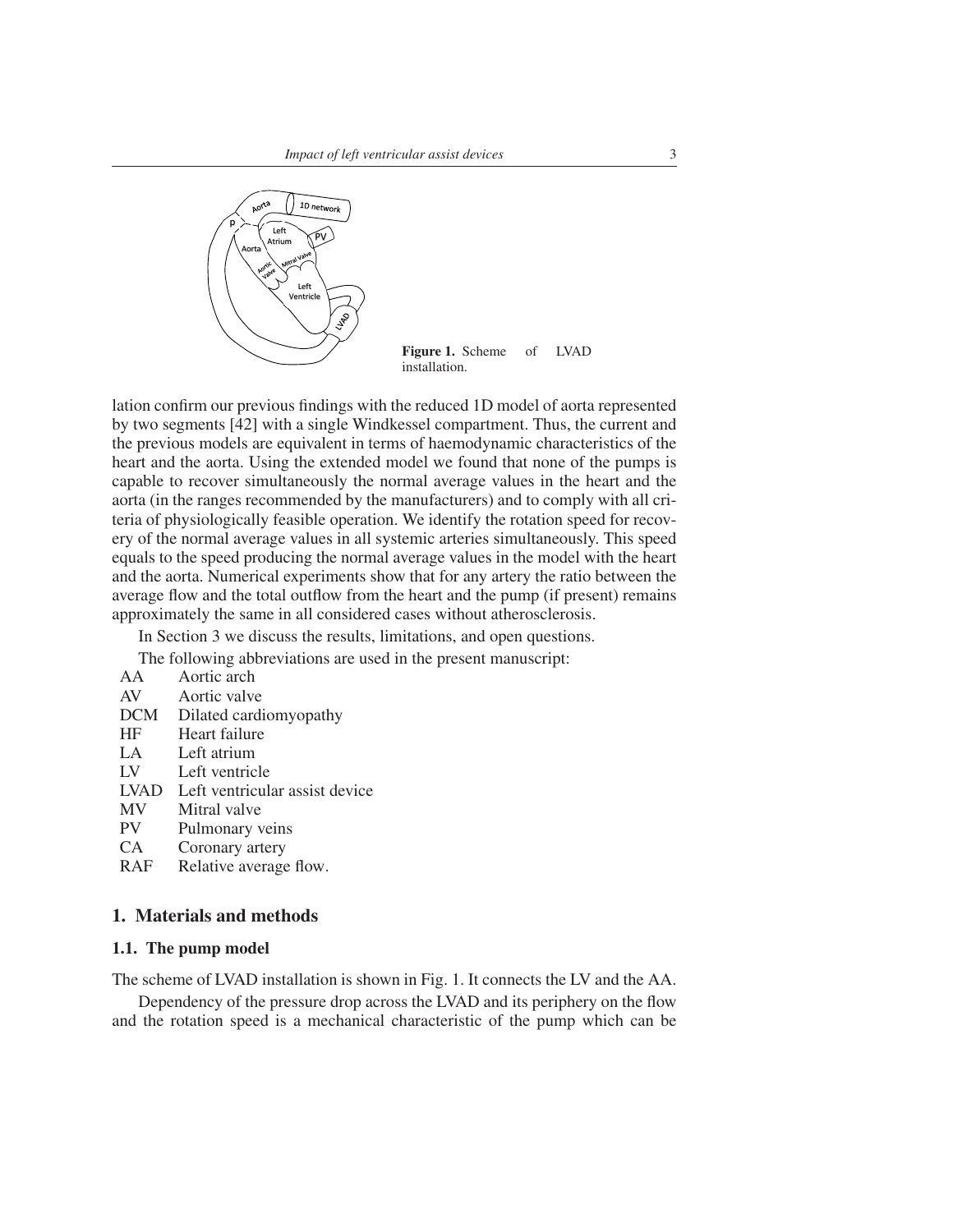4 *S. S. Simakov et al.*

measured in laboratory tests on a mock circulation setup. The pressure drop allows us to incorporate a pump model into a model of the cardiovascular system as a nonlinear lumped compartment. The pressure difference between the LV and the junction of the LVAD outlet and the aorta (point  $p$  in Fig. 1) is given by formula [6]

$$
P_{lv} - P_p = aQ^2 + bQ\omega + c\omega^2 + d\frac{dQ}{dt} + P_{\text{rec}} - P_{\text{ext}}
$$
 (1.1)

where  $P_p$  is the pressure at point  $p$ ,  $P_{l}$  is the pressure in the LV,  $Q$  is the flow through the pump,  $\omega$  is the rotation speed. Equation (1.1) includes characteristics of the external (periphery) part which connects the pump to the LV and the aorta

$$
P_{\text{rec}} = \begin{cases} 0, & Q > e\omega, \\ R_{\text{rec}}(Q - e\omega)^2, & Q \leq e\omega, \end{cases} \qquad P_{\text{ext}} = -L_{\text{ext}}\frac{dQ}{dt} + R_{\text{ext}}Q_p|Q_p|. \quad (1.2)
$$

The physical meaning of the terms in (1.1) is as follows [6]. The theoretical Euler head equation gives the terms proportional to  $\omega^2$  and  $Q\omega$ . The fluid friction losses produce quadratic growth  $(Q^2)$  with the flow elevation. The flow detachment at the leading and trailing edges of the blade is responsible for eddy and separation losses proportional to  $\omega^2$ ,  $Q\omega$ , and  $Q^2$ . Part-load recirculation in the blade channels partly blocks them, decreases their effective diameter and increases the head pressure. This gives  $(Q - e\omega)^2$  term. The flow inertia term is proportional to d $Q/dt$ . Fluid friction and inertia frequency-dependent losses in the peripheral part of the LVAD are described by  $P_{ext}$  in (1.2). We refer to [6] and references therein for more details.

In our previous work [42] we used laboratory experiments with the paediatric mock circulation with Sputnik D [29,46,47] and the adult mock circulation for Sputnik 2 [29, 35] to validate (1.1). The mock circulation setups imitate physiological conditions in adults and paediatric patients. In particular, they include the Frank– Starling autoregulation mechanism which controls the cardiac output depending on the ventricle preload.

The parameters of model (1.1) for Sputnik D and Sputnik 2 were identified by the damped least-squares method (Levenberg–Marquardt algorithm) [20, 24]. We smoothed up the raw data by Savitzky-Golay filter [32] for computing time derivatives of the flow and the rotational speed of the pump. The coefficient of determination  $R^2$  was used as the best-fit criterion. The parameters of model (1.1) for HeartMate II are taken from [6]. The parameters of Sputnik D, Sputnik 2, and Heart-Mate II as well as the coefficient of determination for Sputnik D and Sputnik 2 are shown in Table 1.

In the following sections we incorporate the LVAD model  $(1.1)$  into a lumped model of the heart coupled with a 1D network model of the blood flow in the systemic arteries and study the impact of the pump rotation speed on the systemic circulation in cases of installation of Sputnik D, Sputnik 2, and HeartMate II.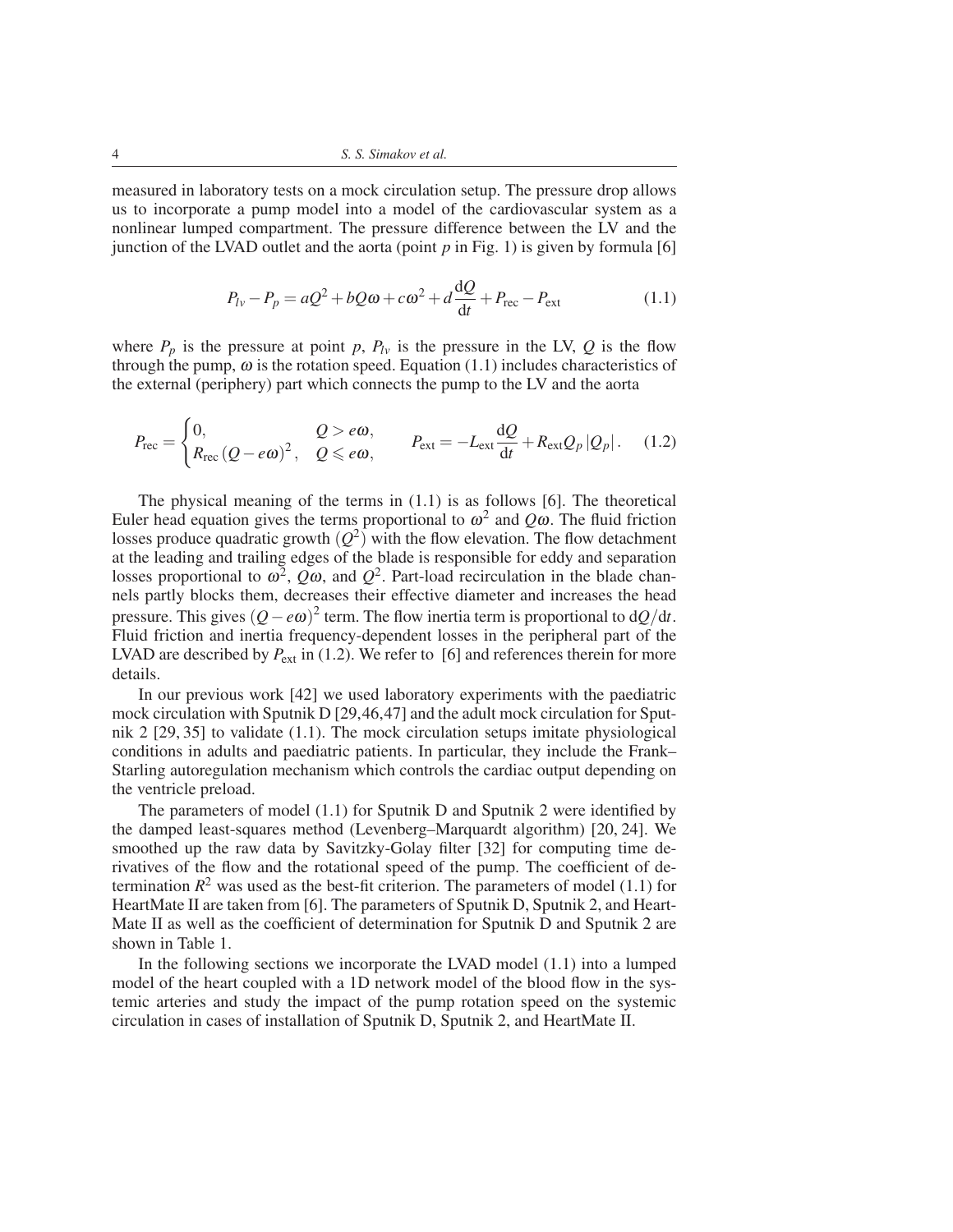| Parameter        | Unit                         | Sputnik D [42]        | Sputnik $2$ [42]      | HeartMate II [6]     |
|------------------|------------------------------|-----------------------|-----------------------|----------------------|
| $\alpha$         | $mm Hg/(L/min)^2$            | 0.48                  | $-0.46$               | $-0.86$              |
| h                | mm Hg/(rpm·L/min)            | $-1.52 \cdot 10^{-3}$ | $-5.64 \cdot 10^{-4}$ | $3.21 \cdot 10^{-4}$ |
| $\mathcal{C}$    | $mm$ Hg/rpm <sup>2</sup>     | $1.74 \cdot 10^{-6}$  | $1.73 \cdot 10^{-6}$  | $9.54 \cdot 10^{-7}$ |
| $\overline{d}$   | $mm\,\mathrm{Hg\cdot s^2/L}$ | $-60.06$              | $-85.91$              | $-22.97$             |
| $\epsilon$       | (L/min)/rpm                  | $4.92 \cdot 10^{-5}$  | $-3.70 \cdot 10^{-4}$ | $3.59 \cdot 10^{-4}$ |
| $R_{\text{rec}}$ | $mm Hg/(L/min)^2$            | 5.63                  | 5.59                  | 3.07                 |
| $L_{\text{ext}}$ | $mm\,\mathrm{Hg\cdot s^2/L}$ | 19.33                 | 19.33                 | 20                   |
| $R_{\rm ext}$    | $mm Hg/(L/min)^2$            | 0.35                  | 0.35                  | 0.38                 |
| $R^2$            |                              | 0.96                  | 0.97                  |                      |

**Table 1.** Parameters and coefficients of determination  $(R^2)$  of the model (1.1).

### 1.2. 1D network haemodynamic model

The blood flow in large systemic arteries is described by a 1D reduced order model of unsteady flow of viscous incompressible fluid in a network of elastic tubes. Figure 2 represents the network of accounted systemic arteries which does not include the coronary arteries. The structure of the cerebral part of the network is based on [2, 8, 40]. The structure of the other systemic arteries is taken from [7]. The aorta is connected to the LV at the inlet and to the LVAD compartment between the segments 1b and 1c (see Fig. 2) similarly to [42]. The network of the coronary arteries [14] is shown in Fig. 3. The coronary arteries start from the junction between the segments 1a and 1b of the aorta (see Figs. 2, 3). We assume that the pump is connected to the aorta at the AA before the carotid arteries. The terminal arteries are connected to the corresponding Windkessel compartments at their outlets.

For reviews and details of 1D haemodynamic models we refer to [5, 39, 50, 51]. Algorithms of patient-specific parameter identification in such models were suggested in [10, 12, 15, 16]. Here, we briefly present this approach. Equations describing the flow in a vessel are based on mass and momentum conservation

$$
\frac{\partial \mathbf{V}}{\partial t} + \frac{\partial \mathbf{F}(\mathbf{V})}{\partial x} = \mathbf{G}(\mathbf{V})
$$
 (1.3)

$$
\mathbf{V} = \left(\begin{array}{c} A \\ u \end{array}\right), \quad \mathbf{F}(\mathbf{V}) = \left(\begin{array}{c} Au \\ u^2/2 + p(A)/\rho \end{array}\right), \quad \mathbf{G}(\mathbf{V}) = \left(\begin{array}{c} 0 \\ \psi \end{array}\right)
$$

where  $t$  is the time,  $x$  is the distance along the vessel counted from the vessel junction point,  $\rho = 1.04$  g/cm<sup>3</sup> is the blood density,  $A(t, x)$  is the vessel cross-section area, *p* is the blood pressure,  $u(t, x)$  is the linear velocity averaged over the cross-section,  $\psi$  is the friction force

$$
\psi = -8\pi\mu \frac{u}{\rho A} \tag{1.4}
$$

and  $\mu = 4cP$  is the dynamic viscosity of the blood. The elasticity of the vessel wall material is characterized by the  $p(A)$  relationship

$$
p(A) = \rho_w c_0^2 f(A) \tag{1.5}
$$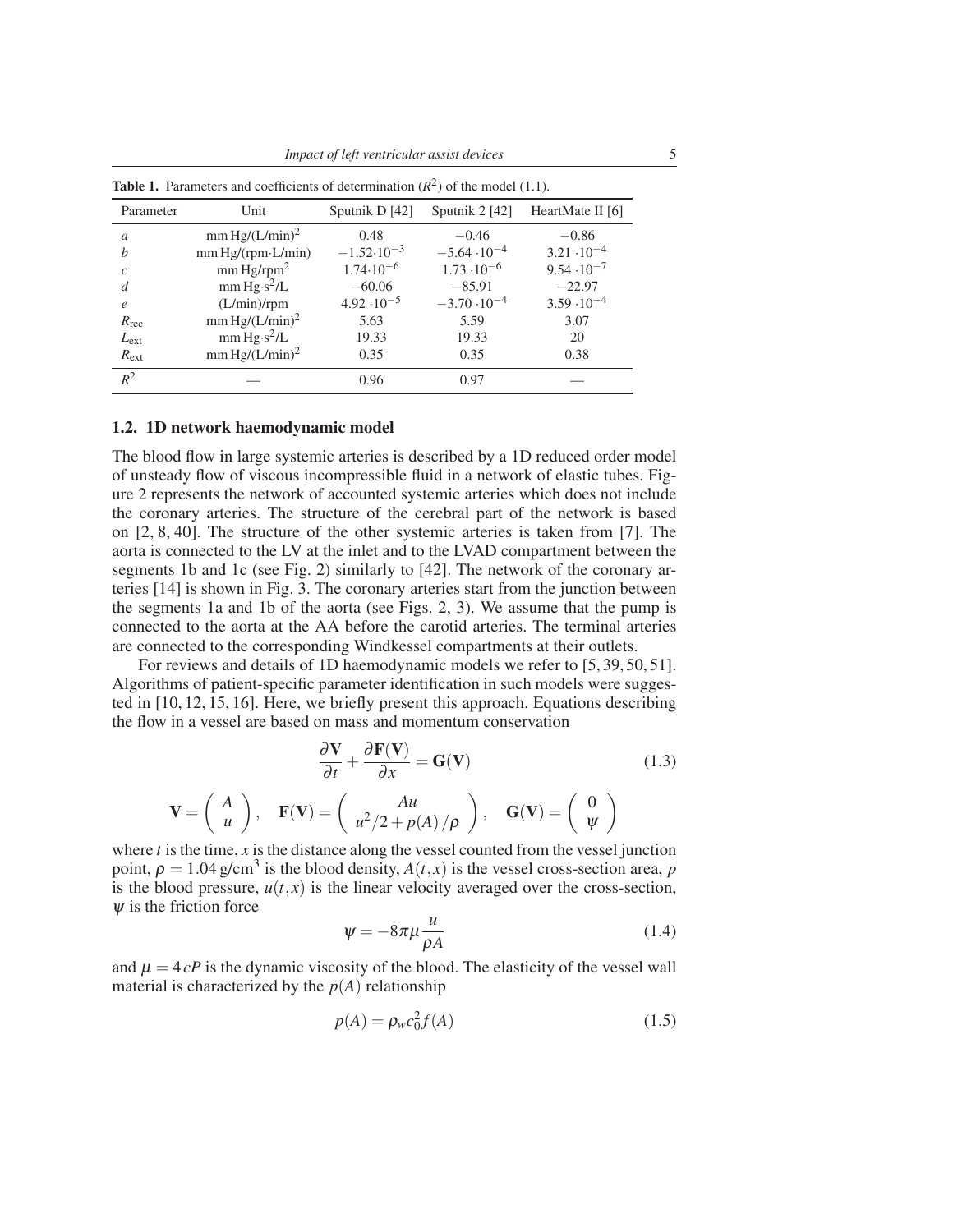

Figure 2. Scheme of the systemic arteries.

Figure 3. Scheme of the coronary arteries.

where  $\rho_w$  is the density of the vessel wall material,  $c_0$  is the velocity of small disturbances propagation in the vessel wall,  $f(A)$  is a monotone S-like function (see [52] for the review of the other options):

$$
f(A) = \begin{cases} \exp(\eta - 1) - 1, & \eta > 1, \\ \ln \eta, & \eta \le 1, \end{cases} \qquad \eta = \frac{A}{A_0}
$$
 (1.6)

where  $A_0$  is the cross-sectional area of the unstressed vessel.

A model of autoregulation is applied to the systemic arteries except for the coronary part. It changes the elasticity of each vessel (coefficient  $c_0$  in (1.5)) depending on the change of average pressure [16, 39, 51, 53]. The haemodynamic model of the coronary circulation accounts for myocardium contraction via a threefold increase of the peripheral resistance during systole [14, 16].

The mass conservation condition at the aortic root includes the blood flow through the AV *Qao*, which is also a variable of the heart model from Section 1.3:

$$
u_{1a}(t,0)A_{1a}(t,0) = Q_{ao}(t).
$$
 (1.7)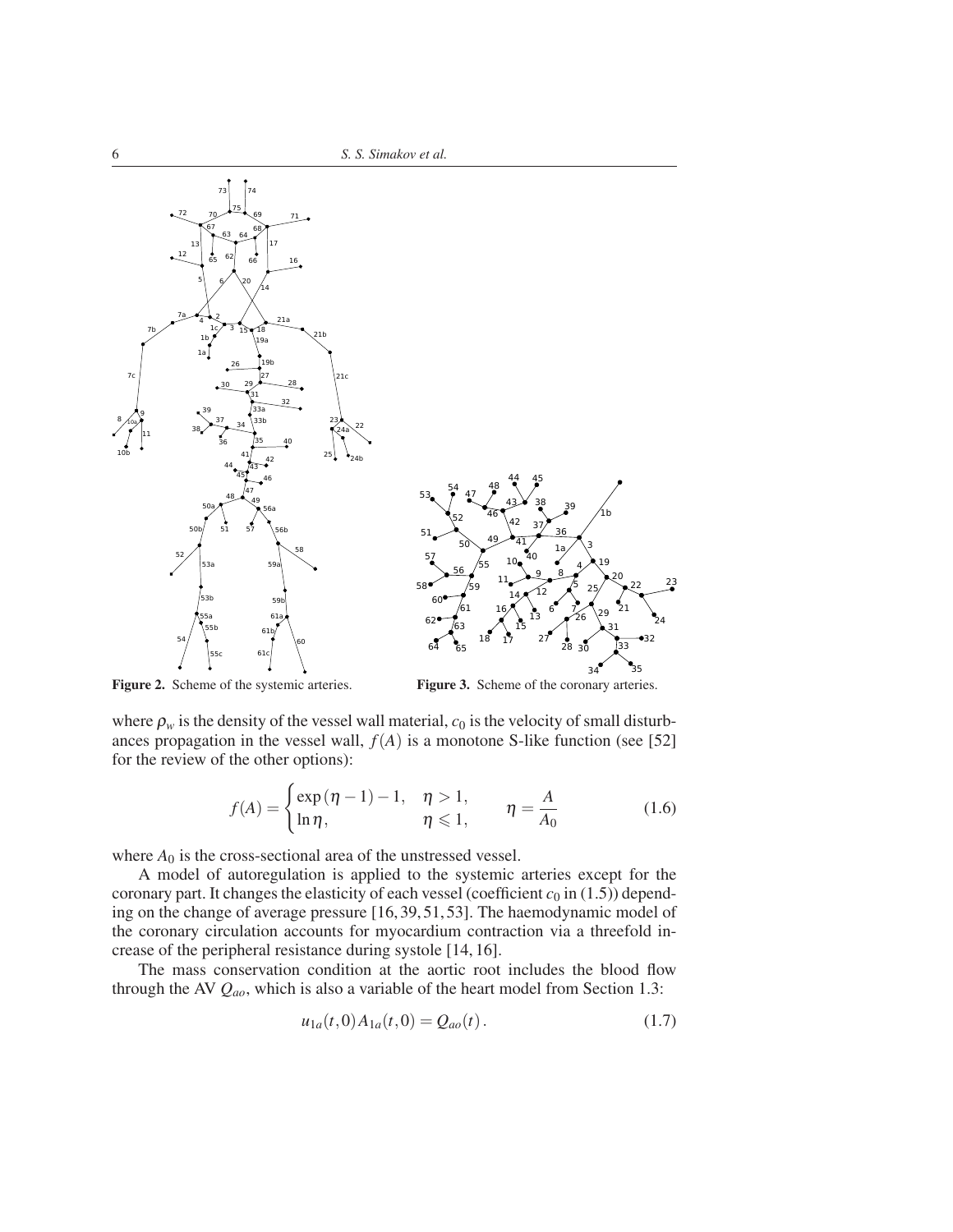Boundary conditions at the connection of the aorta and the pump include the mass conservation condition

$$
u_{1b}(t, L_{1b})A_{1b}(t, L_{1b}) + Q_{\text{pump}} = u_{1c}(t, 0)A_{1c}(t, 0)
$$
\n(1.8)

and the total pressure continuity

$$
p_{1b}(A_{1b}(t,L_{1b})) + \frac{\rho u_{1b}^2(t,L_{1b})}{2} = p_{1c}(A_{1c}(t,0)) + \frac{\rho u_{1c}^2(t,0)}{2} = p_p + \frac{\rho}{2} \left(\frac{Q_p}{A_p}\right)^2
$$
\n(1.9)

where  $p_p$  is the static pressure at the pump output,  $Q_p$  is the flow through the pump contributing to (1.1),  $A_p$  is the cross-section area of the tube which connects the output of the pump and the aorta.

Boundary conditions at the junctions of vessels include the mass conservation condition and the total pressure continuity

$$
\sum_{k=k_1,k_2,...,k_M} \varepsilon_k A_k(t,\tilde{x}_k) u_k(t,\tilde{x}_k) = 0
$$
\n(1.10)

$$
p_k(A_k(t, \tilde{x}_k)) + \frac{\rho u_k^2(t, \tilde{x}_k)}{2} = p_{k+1}(A_{k+1}(t, \tilde{x}_{k+1})) + \frac{\rho u_{k+1}^2(t, \tilde{x}_{k+1})}{2}
$$
(1.11)

where  $k = k_1, k_2, \ldots, k_{M_j-1}$  is the index of the vessel,  $M_j$  is the number of the connected vessels at junction  $j$ ,  $\{k_1, \ldots, k_{M_j}\}$  is the range of the indices of the connected vessels at junction *j*,  $\varepsilon = 1$ ,  $\tilde{x}_k = L_k$  for incoming vessels,  $\varepsilon = -1$ ,  $\tilde{x}_k = 0$  for outgoing vessels.

The outflow boundary conditions assume that the terminal arteries are connected to the Windkessel compartments which describe the rest of the systemic circulation

$$
\frac{\mathrm{d}Q_k}{\mathrm{d}t} = \frac{1}{R_{1,k}} \left( \frac{\mathrm{d}p_k \left( A_k \left( t, L_k \right) \right)}{\mathrm{d}t} - \frac{\mathrm{d}P_{WK,k}}{\mathrm{d}t} \right) \tag{1.12}
$$

$$
\frac{dP_{WK,k}}{dt} = \frac{Q_k}{C_k} \left( 1 + \frac{R_{1,k}}{R_{2,k}} \right) - \frac{p_k \left( A_k \left( t, L_k \right) \right) - p_{\infty}}{R_{2,k} C_k} \tag{1.13}
$$

$$
Q_k = u_k(t, L_k) A_k(t, L_k)
$$
\n
$$
(1.14)
$$

where  $k = k_1, k_2, \ldots, k_N$  is the index of the vessel, N is the number of the terminal vessels,  $\{k_1, \ldots, k_N\}$  is the range of the indices of the terminal vessels,  $R_{1,k}, R_{2,k}, C_k$ are parameters presented in Table A3,  $P_{\infty} = 7$  mm Hg for all compartments,  $P_{WK,k}$ is the pressure in the Windkessel compartment.

The outflow boundary conditions for the terminal coronary vessels are different from those for the other terminal systemic arteries since they should account for myocardium contractions. We assume that a terminal coronary artery with index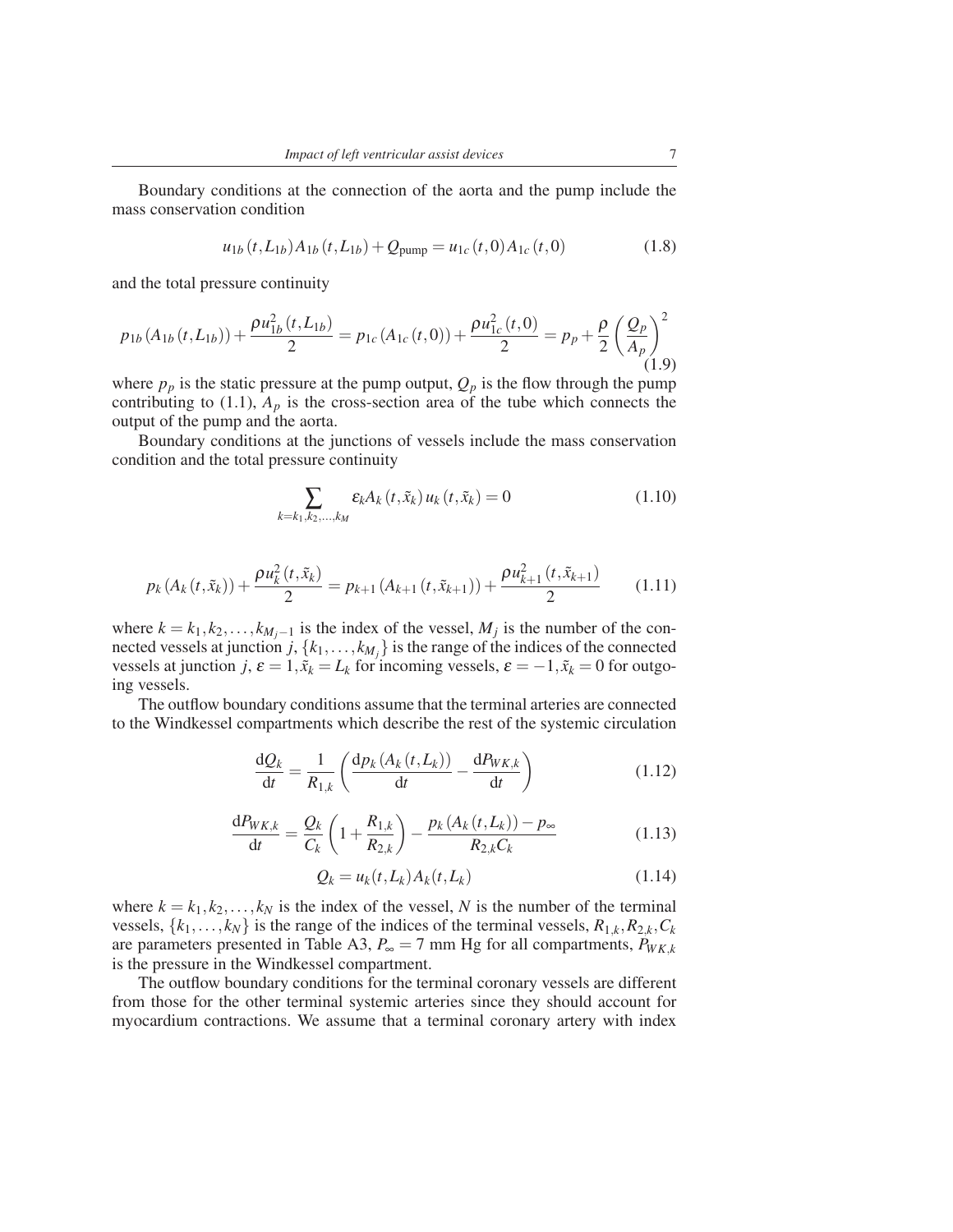*k* is connected to a compartment with the constant pressure  $p_{\infty}$  by the Poiseuille pressure drop condition

$$
p_{k}(A_{k}(t, L_{k})) - p_{\infty} = R_{k}A_{k}(t, L_{k})u_{k}(t, L_{k})
$$
\n(1.15)

with the hydraulic resistance  $R_k$  which is increased by 200% during systole [14].

The boundary conditions at the aortic root (1.7), at the connection of the aorta and the pump  $(1.8)$ ,  $(1.9)$ , at the vessel junctions  $(1.10)$ ,  $(1.11)$ , at the terminal points of the systemic arteries  $(1.12)$ – $(1.14)$ , and at the terminal points of the coronary arteries (1.15) include a compatibility condition for the hyperbolic system (1.3) [5, 16, 51]. Time discretization of (1.12), (1.13) by the implicit backward Euler method and the other systems of nonlinear algebraic equations are solved numerically by the Newton method. The hyperbolic system (1.3) inside every segment is solved numerically by the second order grid-characteristic method [5, 23, 51].

Parameters of the 1D network haemodynamic model in systemic arteries are given in Tables A1, A2. Parameters of the cerebral arteries are taken from [40]. The lengths and diameters of the other systemic arteries were borrowed from [7]. Parameters of the Windkessel compartments [7] are given in Table A3. The Windkessel resistances are multiplied by a constant to recover the well known systolic and diastolic aortic pressures in the normal conditions.

#### 1.3. Lumped model of the heart with valve dynamics

The two chamber model of the left heart comprises the LV and the left atrium (LA), the MV and AV. It connects the pulmonary veins (PV) with the aorta whereas the LVAD compartment connects the LV with the aorta (see Fig. 1). The lumped model of the heart relates the dynamics of the volume and pressure of the heart chambers, the flow through the chambers, the pressure losses across the valves and PV–LA connection and dynamics of the valve opening.

The dynamics of the volume and pressure of the heart chambers may be described by lumped compartment model using variable elasticity concept [43, 54] and accounting for viscoelasticity of the myocardium [21, 38, 45]:

$$
I_k \frac{d^2 V_k}{dt^2} + R_k P_k \frac{dV_k}{dt} + E_k(t) (V_k - V_k^0) + P_k^0 = P_k
$$
 (1.16)

where indices  $k \in \{lv, la\}$  refer to the LV and the LA, respectively,  $V_k(t)$  is the volume of the chamber *k*,  $P_k(t)$  is the pressure in the chamber,  $V_k^0$  and  $P_k^0$  are the reference volume and pressure in the chamber,  $I_k$  is the inertia coefficient of the chamber,  $R_k$  is the hydraulic resistance coefficient of the chamber. The viscoelastic term is proportional to  $P_k dV/dt$ . Similar to [18, 19, 21, 41] we set variable elasticity of the chambers  $E_k(t)$  by

$$
E_k(t) = E_{k,d} + \frac{1}{2} \left( E_{k,s} - E_{k,d} \right) e_k(t)
$$
\n(1.17)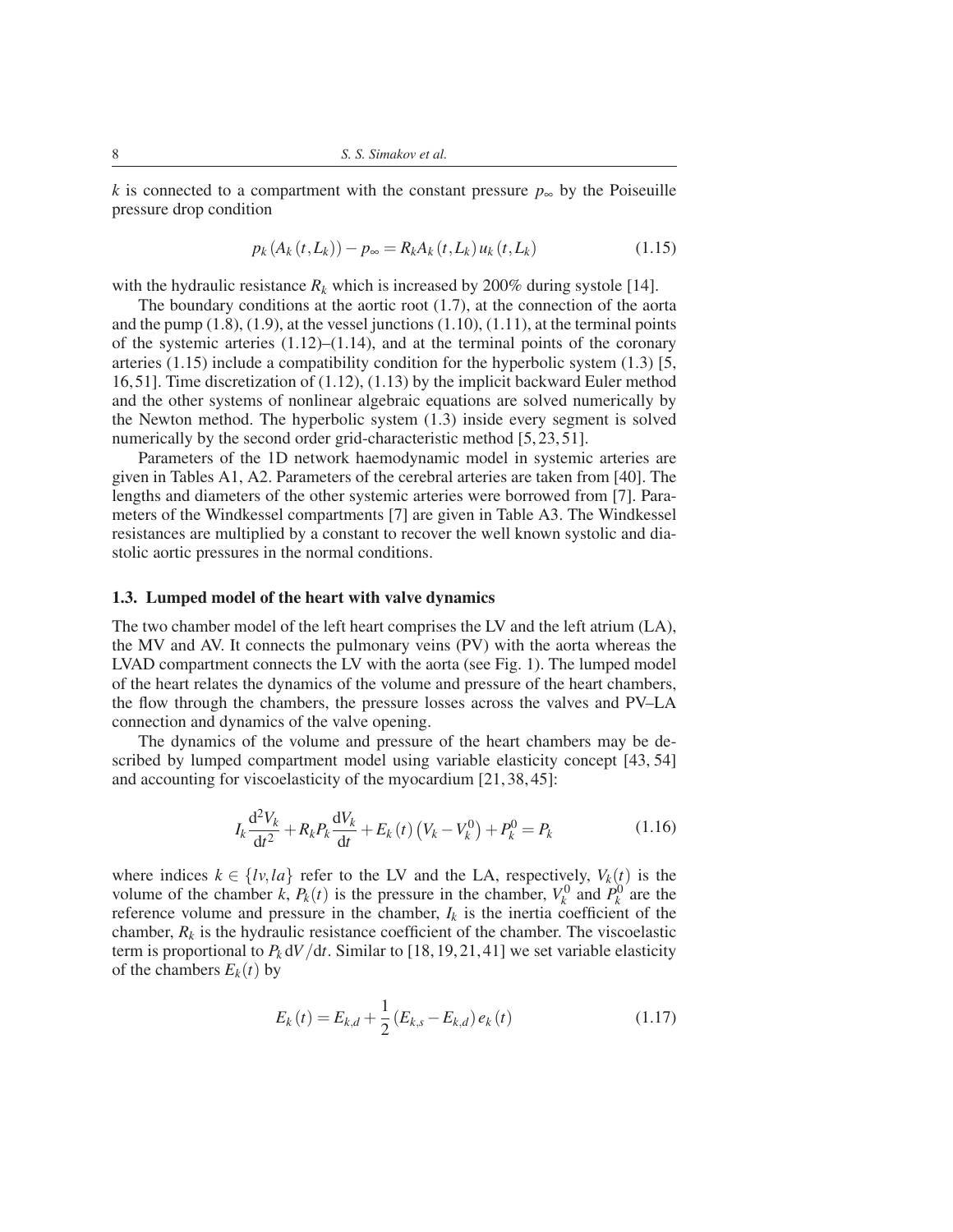where  $E_{k,d}$  and  $E_{k,s}$  are end diastolic and end systolic elasticity constants (rf. Table 2),  $0 \leq e_k(t) \leq 2$ . For the LV we set

$$
e_{lv}(t) = \begin{cases} 1 - \cos\left(\frac{t}{T_{s1}}\pi\right), & 0 \leq t \leq T_{s1} \\ 1 + \cos\left(\frac{t - T_{s1}}{T_{s2} - T_{s1}}\pi\right), & T_{s1} < t < T_{s2} \\ 0, & T_{s2} \leq t \leq T \end{cases}
$$
(1.18)

for the LA we set

$$
e_{la}(t) = \begin{cases} 0, & 0 \le t \le T_{pb} \\ 1 - \cos\left(\frac{t - T_{pb}}{T_{pw}} 2\pi\right), & T_{pb} < t < T. \end{cases}
$$
(1.19)

The values of parameters  $T_{s1}$ ,  $T_{s2}$ ,  $T_{pb}$ ,  $T_{pw}$  are presented in Table 2.

The mass conservation law for the LV and the LA relates the flow through the heart chambers and the change of their volume

$$
\frac{dV_{lv}}{dt} = Q_{mi} - Q_{ao} - Q_p
$$
  
\n
$$
\frac{dV_{la}}{dt} = Q_{pv} - Q_{mi}
$$
\n(1.20)

where  $Q_{mi}$  is the flow through the MV,  $Q_{ao}$  is the flow through the AV,  $Q_p$  is the flow through the LVAD,  $Q_{pv}$  is the flow from the PV. The model of heart dynamics is combined with the 1D arterial haemodynamic model by *Qao* in (1.7).

For unsteady flow in a channel with a variable cross-section, the pressure drop satisfies the relation [21, 56]:

$$
\Delta P = L(g)\frac{dQ}{dt} + \alpha(g)Q + \beta(g)Q|Q|.
$$
 (1.21)

We set the pressure drop  $\Delta P = P_{pv} - P_{la}$  for the PV–LA connection,  $\Delta P = P_{la} - P_{lv}$ for the LA–LV connection, and  $\Delta P = P_{lv} - p(A_{1a}(t,0))$  for the LV–AA connection. Here  $g(\vartheta) = \{ \vartheta^{\min} \leq \vartheta \leq \vartheta^{\max}, 0 \leq g(\vartheta) \leq 1 \}$  is a smooth monotone function of the angle of the MV and the AV opening  $\vartheta$  for  $\hat{k} \in \{mi, ao\}$  [18]:

$$
g(\vartheta_k) = \begin{cases} \frac{\left(1 - \cos \vartheta_k^{\min}\right)^2}{\left(1 - \cos \vartheta_k^{\max}\right)^2}, & \vartheta_k < \vartheta_k^{\min} \\ \frac{\left(1 - \cos \vartheta_k\right)^2}{\left(1 - \cos \vartheta_k^{\max}\right)^2}, & \vartheta_k^{\min} \leq \vartheta_k \leq \vartheta_k^{\max} \\ 1, & \vartheta_k > \vartheta_k^{\max} .\end{cases}
$$
(1.22)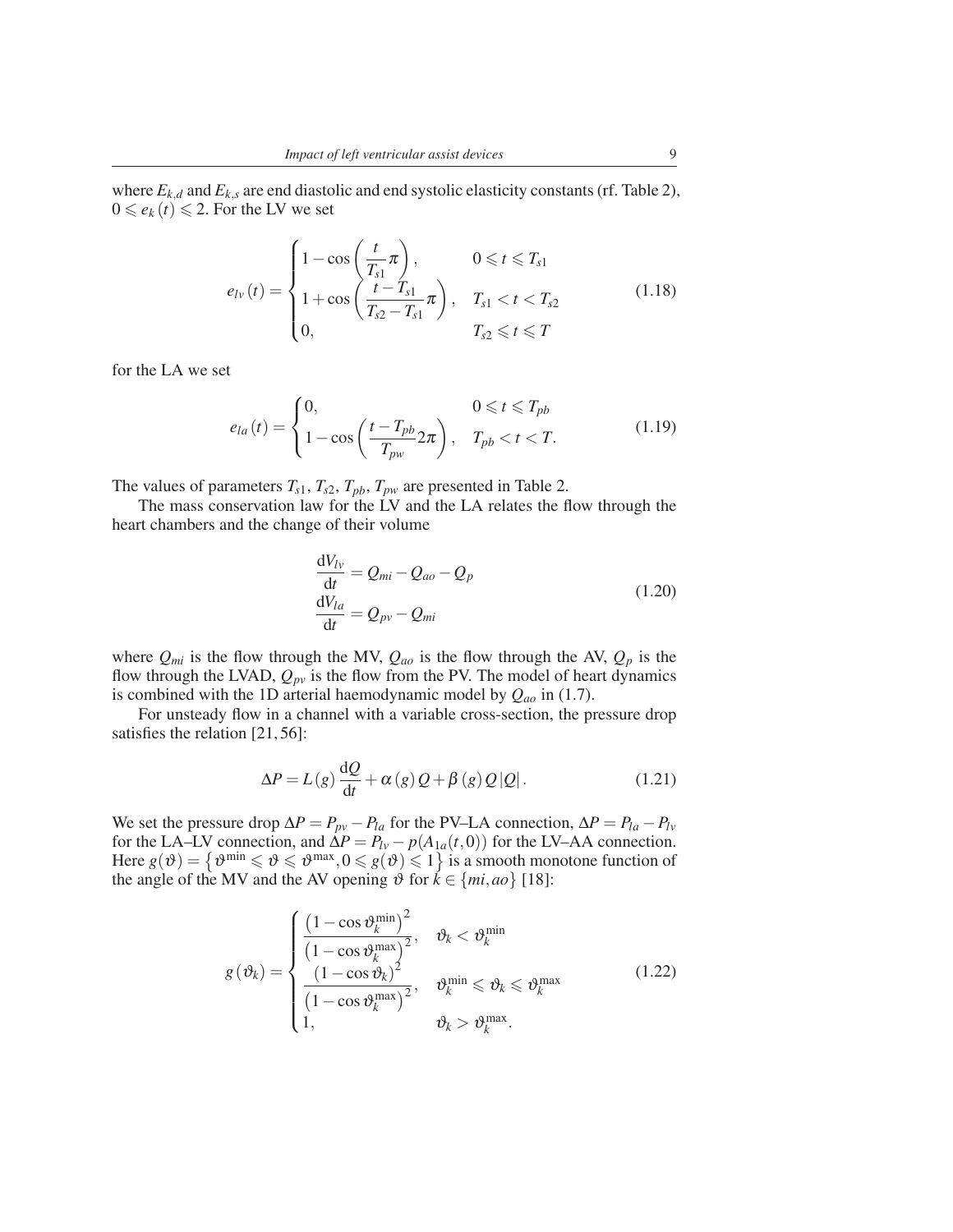The value  $g(\theta^{\min})$  corresponds to the completely closed state of the valve, while the value  $g(\theta^{\text{max}}) = 1$  corresponds to the completely opened state of the valve. For  $L = 0$ ,  $\beta = 0$ ,  $\alpha \neq 0$  equation (1.21) transforms to the Poiseuille pressure drop condition which accounts for the viscous friction losses. By analogy with [27,44] we neglect this term and set  $\alpha = 0$  for all cases. For  $L = 0$ ,  $\alpha = 0$ ,  $\beta \neq 0$  equation (1.21) transforms to the orifice pressure drop condition. The first term in (1.21) accounts for the inertia of non-stationary flow. The coefficient  $\beta$  is defined by [34, 55, 56]:

$$
\beta(A_k) = \frac{\rho}{2B_k} \left( \frac{1}{\tilde{A}_k} - \frac{1}{A_k} \right)^2, \quad k \in \{mi, ao\}
$$
\n(1.23)

where parameters  $\tilde{A}_{mi}$ ,  $B_{ao}$ , and  $B_{mi}$  are given in Table 2,  $\tilde{A}_{ao} = A_{1a}(t,0)$ . For the PV–LA connection  $β = const.$  For both MV and AV, their cross-section  $A_k$  depends on the angle of the valve opening,  $A_k(\theta_k) = A_k^{\max} g(\theta_k)$ .

Dynamics of the MV and the AV is governed by the second Newton law. The pressure gradient across the valve, vorticity generation and shear forces acting on the valve leaflets [36] have to be accounted by the model [18, 19]. In this work we set the valve dynamics equations as

$$
\frac{d^2 \vartheta_k}{dt^2} = -K_k^f \frac{d \vartheta_k}{dt} + \Delta P_k K_k^p \cos \vartheta_k - F_k^r(\vartheta_k), \quad k \in \{mi, ao\}
$$
 (1.24)

where  $\vartheta_{ao}(t)$  is the angle of the AV opening,  $\vartheta_{mi}(t)$  is the angle of the MV opening,  $K^f_k$  $\binom{f}{k}$  and  $K_k^p$  $R_k^P$  are the parameters presented in Table 2,  $\Delta P_{ao} = P_{lv} - P_{ao}$ ,  $\Delta P_{mi} = P_{la} - P_{lv}$ , the first term at the right-hand side corresponds to the friction force, the second term corresponds to the pressure force driving the valve motion,  $F<sup>r</sup>$  is the force which helps to avoid physiologically abnormal valve positions ( $\theta_k < \theta_k^{\min}$  and  $\theta_k > \theta_k^{\max}$ )

$$
F^{r}(\vartheta) = \begin{cases} 0, & \vartheta^{\min} \leq \vartheta \leq \vartheta^{\max} \\ e^{10^{3}(\vartheta - \vartheta^{\max})} - 1, & \vartheta > \vartheta^{\max} \\ 1 - e^{10^{3}(\vartheta^{\min} - \vartheta)}, & \vartheta < \vartheta^{\min}. \end{cases}
$$
(1.25)

The other forces are neglected. All parameters of the lumped model of the left heart are collected in Table 2.

#### 1.4. Haemodynamic model of the systemic circulation

Parameters of the integrated model including the 1D network model of the systemic circulation and the lumped model of the heart with valve dynamics for healthy conditions are collected in Tables 2, A1. Simulations with these parameters without LVAD produce the values of the LV stroke volume, systolic and diastolic pressures in the aortic root which are in a good agreement with the well-known physiological data [4, 33] and with our previous simulations with a reduced 1D haemodynamic model of the aorta represented by two segments instead of multiple systemic arteries [42].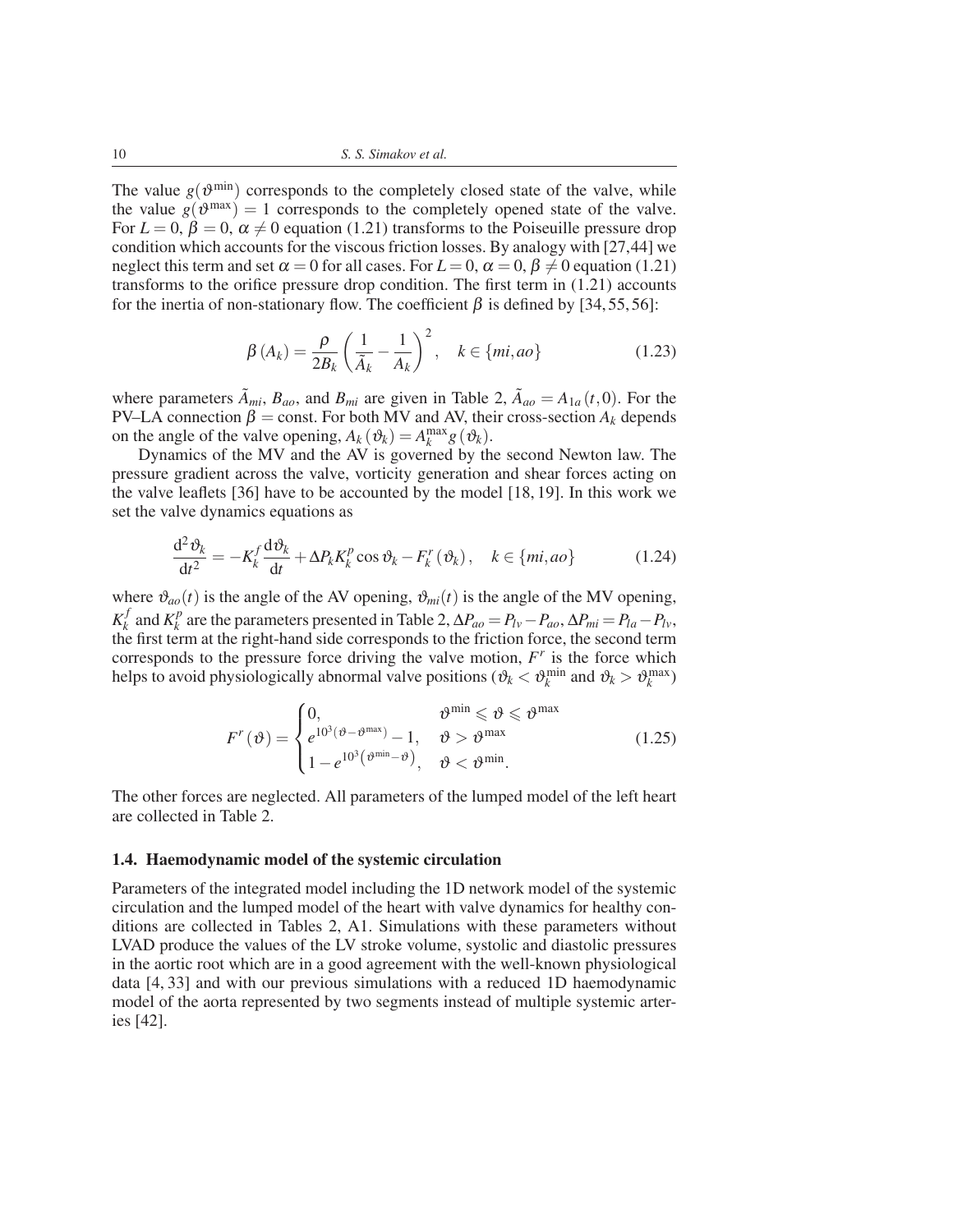| Parameter                 | Unit                             | Value               | Reference | Parameter                       | Unit                                  | Value             | Reference |
|---------------------------|----------------------------------|---------------------|-----------|---------------------------------|---------------------------------------|-------------------|-----------|
| $E_{l v,s}$               | mm Hg/ml                         | 4.0                 | $[42]$    | $\vartheta_{ao}^{\min}$         |                                       | $0^{\circ}$       | [41]      |
| $E_{l$ <sub>v</sub> , $d$ | mm Hg/ml                         | 0.09                | [42]      | $\vartheta_{ao}$ <sup>max</sup> |                                       | $75^{\circ}$      | $[18]$    |
| $I_{l\nu}$                | mm Hg·s <sup>2</sup> /ml         | $10^{-7}$           | $[42]$    | $\vartheta_{mi}^{\min}$         |                                       | $0^{\circ}$       | $[41]$    |
| $R_{l\nu}$                | s/ml                             | $1.5 \cdot 10^{-3}$ | $[38]$    | $v^{\max}$<br>mı                |                                       | $75^\circ$        | [18]      |
| $E_{la,s}$                | mm Hg/ml                         | 1.2                 | [42]      | $V_{ly}^0$                      | ml                                    | 5                 | $[42]$    |
| $E_{la,d}$                | mm Hg/ml                         | 0.3                 | [42]      | $V_{la}^0$                      | ml                                    | $\overline{4}$    | $[42]$    |
| $I_{la}$                  | mm Hg·s <sup>2</sup> /ml         | $10^{-7}$           | $[42]$    | $T_{s1}$                        | S                                     | 0.3               | [18]      |
| $R_{la}$                  | s/ml                             | $1.5 \cdot 10^{-3}$ | $[38]$    | $T_{s2}$                        | S                                     | 0.35              | [18]      |
| $T_{pw}$                  | S                                | 0.1                 | [18]      | $T_{pb}$                        | S                                     | 0.9               | [18]      |
| $K^p$                     | rad/s <sup>2</sup> $\cdot$ mm Hg | $10^{4}$            | $[42]$    | $\dot{K}^f$                     | rad/s                                 | 50                | $[18]$    |
| $P_{pv}$                  | mm Hg                            | 13                  | $[42]$    | $S_p$                           | $\text{cm}^2$                         | 1.1               | $[42]$    |
| $L_{pv}$                  | mm Hg·s <sup>2</sup> /ml         | $10^{-2}$           | $[42]$    | $\beta_{pv}$                    | mm Hg·s <sup>2</sup> /ml <sup>2</sup> | $4 \cdot 10^{-4}$ | $[42]$    |
| $L_{mi}$                  | mm Hg·s <sup>2</sup> /ml         | $5 \cdot 10^{-10}$  | [42]      | $B_{mi}$                        |                                       | 300               | $[42]$    |
| $L_{ao}$                  | mm Hg·s <sup>2</sup> /ml         | $5 \cdot 10^{-5}$   | $[42]$    | $B_{ao}$                        |                                       | 500               | $[42]$    |
| $\tilde{A}_{mi}$          | $\text{cm}^2$                    | 5                   | [42]      | $A_{ao}^{\max}$                 | $\text{cm}^2$                         | $\overline{4}$    | $[42]$    |
| $\tau$                    | S                                |                     | $[42]$    | $A_{mi}^{\max}$                 | $\rm cm^2$                            | 4                 | [42]      |

Table 2. Parameters of the lumped model of the left heart [42].

The present 1D network model of the systemic circulation consists of several parts including coronary, cerebral and other systemic arteries. All these parts have been validated in the appropriate works [2,7,8,14,40]. Parameters of major systemic arteries were taken from ADAN56 model [7]. Cerebral arteries, including the circle of Willis, and arteries of the neck were extracted from CT scans of an anonymous patient [13]. Data from [2] complete the circle of Willis and allow us to impose boundary conditions at the outlets of cerebral arteries.

The structure of coronary arteries is extracted from a generalized anatomically correct 3D model [14]. Parameters  $c_0$  from (1.5) were adjusted according to the pulse wave velocity estimations in left and right coronary arteries (CA) [1]. Resistances of the outlets of terminal CAs are divided in proportion to the diameters of the major CAs according to the Murray's law with the power 2.27 [14]. The total hydraulic resistances of the CAs are set according to the assumption that the coronary blood flow consumes 5% of the total cardiac output in the normal conditions.

## 2. Results

## 2.1. Haemodynamic simulations in systemic arteries for HF associated with LV DCM and supported by LVAD

We compute haemodynamic characteristics of the left heart and major systemic arteries under HF conditions in the presence of the examined LVAD (Sputnik 2, Sputnik D, and HeartMate II) operating at various rotation speeds. In this work we consider late stages of HF accompanied with LV DCM. The latter is the common indication for the long term LVAD installation. LV DCM is characterized by decreased LV contractility, thinning of the LV wall and increased cavity volume of the LV. These changes produce substantial decrease in the LV pressure, substantial elev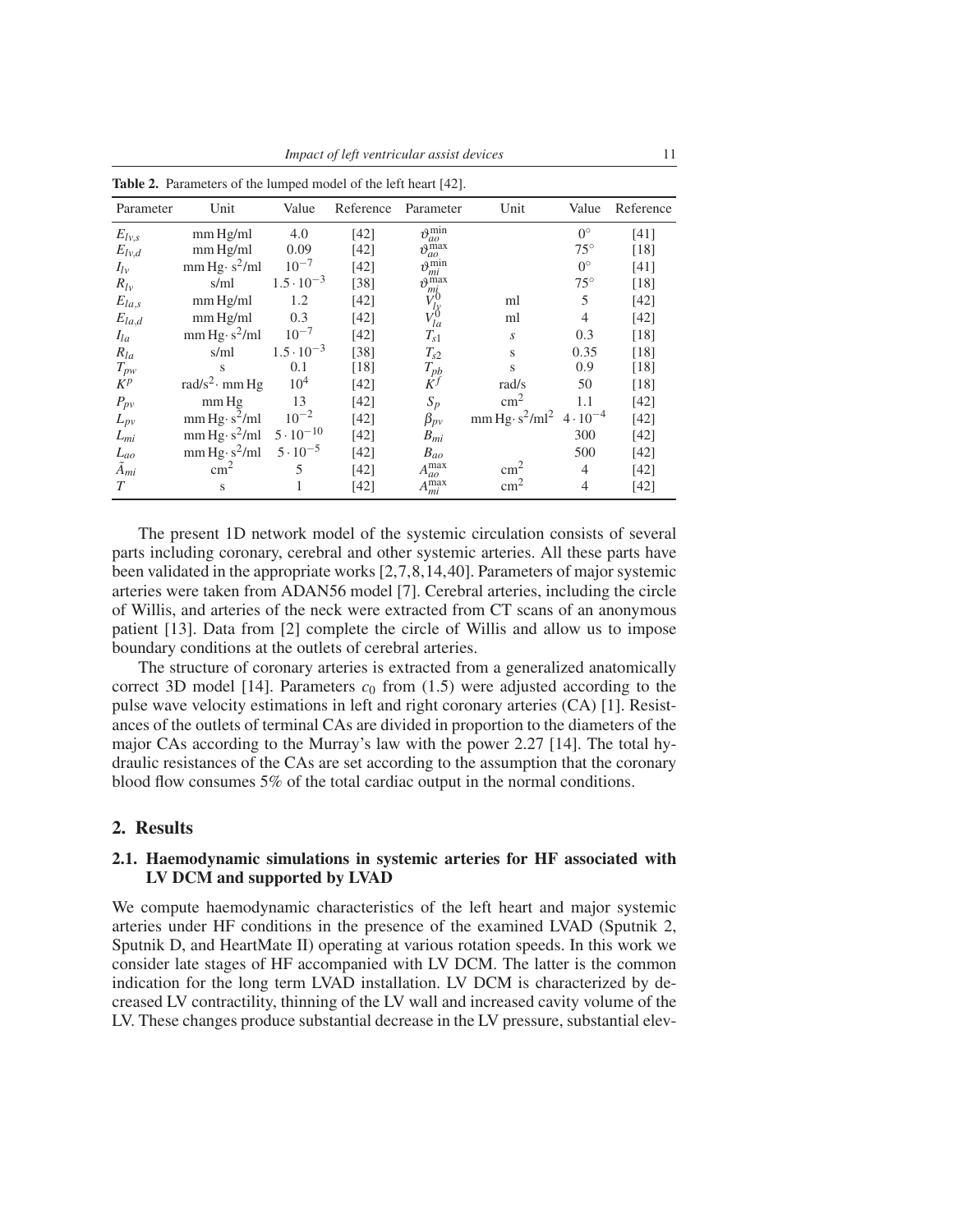12 *S. S. Simakov et al.*

| <b>Table 3.</b> Modified parameters of the LV DCM heart model [42]. |          |       |            |      |                        |  |  |
|---------------------------------------------------------------------|----------|-------|------------|------|------------------------|--|--|
| Parameter                                                           | Unit     | Value | Parameter  | Unit | Value                  |  |  |
| $P_{pv}$                                                            | mm Hg    | 10    | $V_{0,lv}$ | ml   | 20                     |  |  |
| $E_{lv,d}$                                                          | mm Hg/ml | 0.04  | $R_{Iv}$   | s/ml | $5 \cdot 10^{-4}$      |  |  |
| $E_{l_{v,s}}$                                                       | mm Hg/ml | 0.44  | $R_{Ia}$   |      | s/ml $5 \cdot 10^{-4}$ |  |  |
| $E_{la,s}$                                                          | mm Hg/ml | 1.1   |            |      |                        |  |  |

Table 4. Rotation speed of the pump (rpm) for the important cardiovascular conditions.

| Conditions                                                                                               | Sputnik 2         |                  | Sputnik D HeartMate II |
|----------------------------------------------------------------------------------------------------------|-------------------|------------------|------------------------|
| Zero flow through the pump achieved                                                                      | $5.75 \cdot 10^3$ | $8.5 \cdot 10^3$ | $7 \cdot 10^3$         |
| Permanent closure of the AV                                                                              | $7 \cdot 10^3$    | $12 \cdot 10^3$  | $8 \cdot 10^3$         |
| Permanent opening of the MV                                                                              | $11.5 \cdot 10^3$ |                  | $13.5 \cdot 10^3$      |
| Normal value of the total ejected volume achieved<br>Normal average values of the velocity, pressure and | $8.5 \cdot 10^3$  | $15 \cdot 10^3$  | 10 <sup>4</sup>        |
| flow in the distal arteries achieved                                                                     | $8.5 \cdot 10^3$  | $15 \cdot 10^3$  | 10 <sup>4</sup>        |

ation of the LV volume, late opening of the AV, substantial reduction of the cardiac output and related cardiovascular dysfunctions. LVAD unloads the LV and decreases its volume by redirecting a portion of blood to the aorta through the pump.

In order to simulate LV DCM conditions, we modify some parameters of the heart model as shown in Table 3. The other parameters from Table 2 remain intact. We note that myocardium contractions for patients with LV DCM may be different from those for healthy subjects. Thus the hydraulic resistance coefficient  $R_k$ in (1.15) should be modified. However, the compressing force was not clinically determined to correlate with the decrease of the coronary flow reserve in the left anterior descending artery (vessels 4, 8, 12, 14 in Fig. 3) in patients with non-ischemic DCM [31]. Thus we set  $R_k$  to values typical for healthy subjects [14].

The simulations with these parameters produce results which correlate with published data [9, 25, 42].

We analyze the impact of the three pumps by setting the same parameters of the heart function and systemic arteries for all pumps. The recommended operating conditions of the pump are defined as follows [42, 49]:

- 1. The AV should be opened at least for a short period during the cardiac cycle;
- 2. The flow through the pump should be directed from the LV to the aorta;
- 3. The ventricular suction is not admitted;

4. The total ejected volume per cardiac cycle in the aorta should be equal to the physiological value in the normal conditions.

We study haemodynamic characteristics of the left heart and systemic arteries for a wide range of the rotation speed of the pumps. We note that the technical and clinical restrictions confine the range of the rotation speed. For Sputnik 2 the range is  $5 \cdot 10^3 - 10^4$  rpm, for Sputnik D the range is  $6 \cdot 10^3 - 2 \cdot 10^4$  rpm, for HeartMate II the range is  $6 \cdot 10^3 - 15 \cdot 10^3$  rpm. Results of the simulations are summarized in Table 4.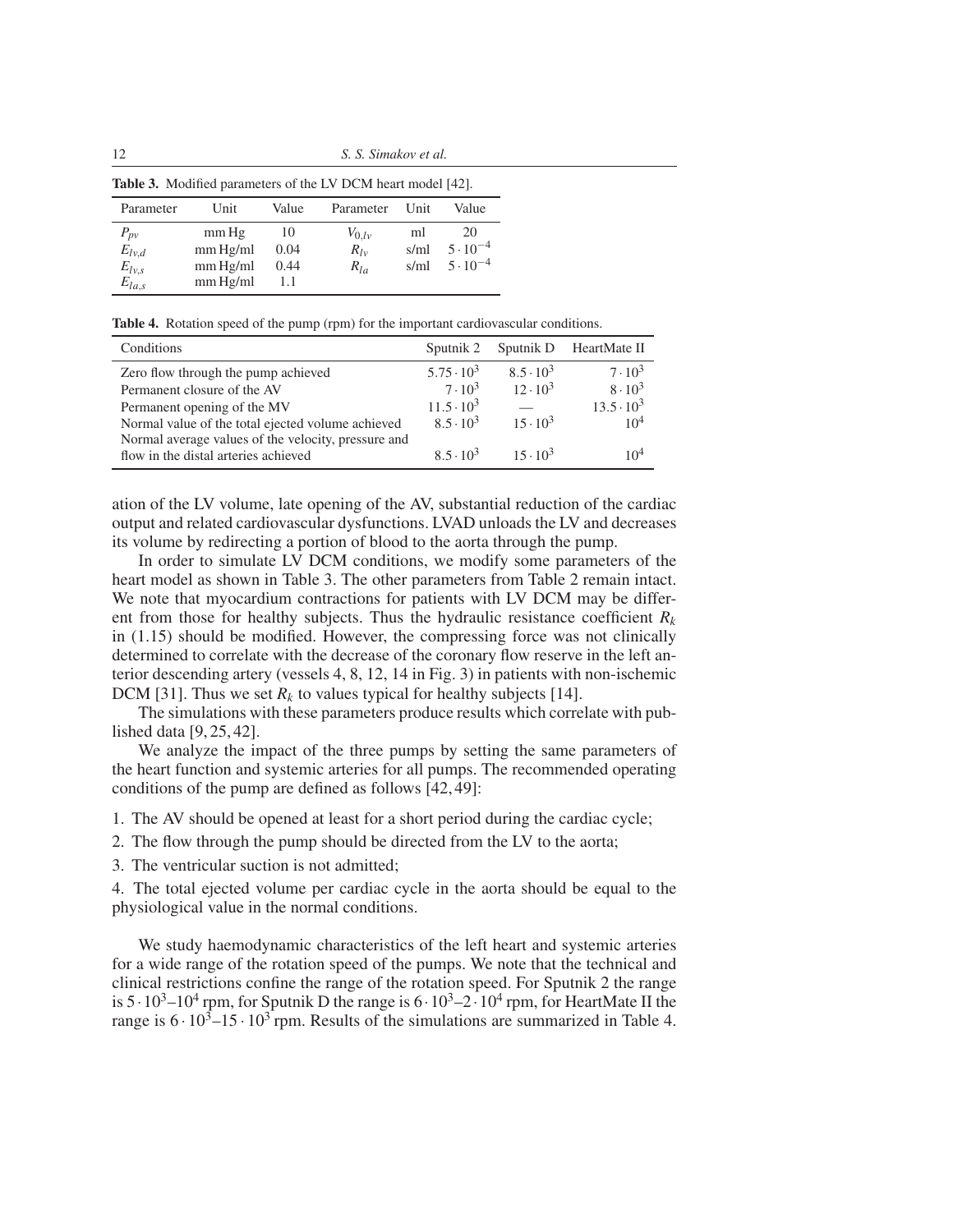Positive flow through the pump without permanent closure of the AV is achieved in the range  $5.75 \cdot 10^3 - 7 \cdot 10^3$  rpm for Sputnik 2,  $8.5 \cdot 10^3 - 12 \cdot 10^3$  rpm for Sputnik D and  $7 \cdot 10^3 - 8 \cdot 10^3$  rpm for HeartMate II. The total ejected volume from the pump and LV equals to the normal physiological value at  $8.5 \cdot 10^3$  rpm for Sputnik 2,  $15 \cdot 10^3$  rpm for Sputnik D and  $10^4$  rpm for HeartMate II. The extremal condition of the permanent opening of the MV is associated with zero work of the LV [42] and is achieved beyond the normal operating conditions. All the above conditions are achieved at the same value of rotation speed as these results match the rotation speeds computed by the lumped model of the heart with valve dynamics, LVAD and the reduced 1D haemodynamic model in the aorta represented by two segments [42].

Recovery of the average values of the flow, pressure and linear velocity to the normal values occurs at  $8.5 \cdot 10^3$  rpm for Sputnik 2,  $15 \cdot 10^3$  rpm for Sputnik D, and 10<sup>4</sup> rpm for HeartMate II (the last row in Table 4) in all arteries of the 1D network presented in Figs. 2 and 3. We show dependencies of average flow and average pressure on the rotation speed for the left coronary artery 3 (Fig. 4), for the right anterior cerebral artery 70 (Fig. 5), for the left common carotid artery 14 (Fig. 6), for the distal part of the abdominal aorta 47 (Fig. 7), and for the left anterior tibial artery 60 (Fig. 8). The indices and positions of the vessels correspond to Tables A1, A2 and Figs. 2, 3, respectively. The horizontal solid line in Figs. 4–8 represents the average value in healthy subjects (without HF and LVAD). The dependencies in the other vessels are similar. The linear velocity is calculated from known pressure and flow, and the dependencies of the average linear velocity on the rotation speed are similar.

From Table 4 we notice that recovery of the total ejected volume and the average flow, pressure and linear velocity to normal values occurs at the same value of the rotation speed for each pump (the optimal rotation speed corresponds to the intersection of the flow or pressure curves with the horizontal solid line in Figs. 4–8). Therefore, the recovery of the total ejected volume is the sufficient condition for the recovery of the average haemodynamic characteristics of the systemic circulation without atherosclerosis.

In Figs. 9 and 10, we compare the impact of the LVADs operating at the optimal rotation speed on the LV volume and the parameters of the heart outflow. The left part of Fig. 9 shows variations of the LV volume in time. We observe that the LV volume is approximately equal to the average between the LV volume in the normal and HF conditions. The right part of Figs. 9 and 10 show variations of the aortic flow, linear velocity and pressure in time. In the absence of LVAD we consider the flow through the AV. In the presence of LVAD we consider the total (cumulative) flow from the heart and the pump (i.e., the input flow to the vessel 1c in Fig. 2). The velocity and the pressure are considered in the middle of the vessel 1c. We observe that all pumps produce the values of flow, velocity and pressure which are very close to the corresponding average values in the normal conditions.

To study the influence of flow regimes on blood distribution in systemic arteries, we evaluate the ratio of the average flow (RAF) in the middle point of every vessel to the average flow through the AV in the cases without LVAD and to the average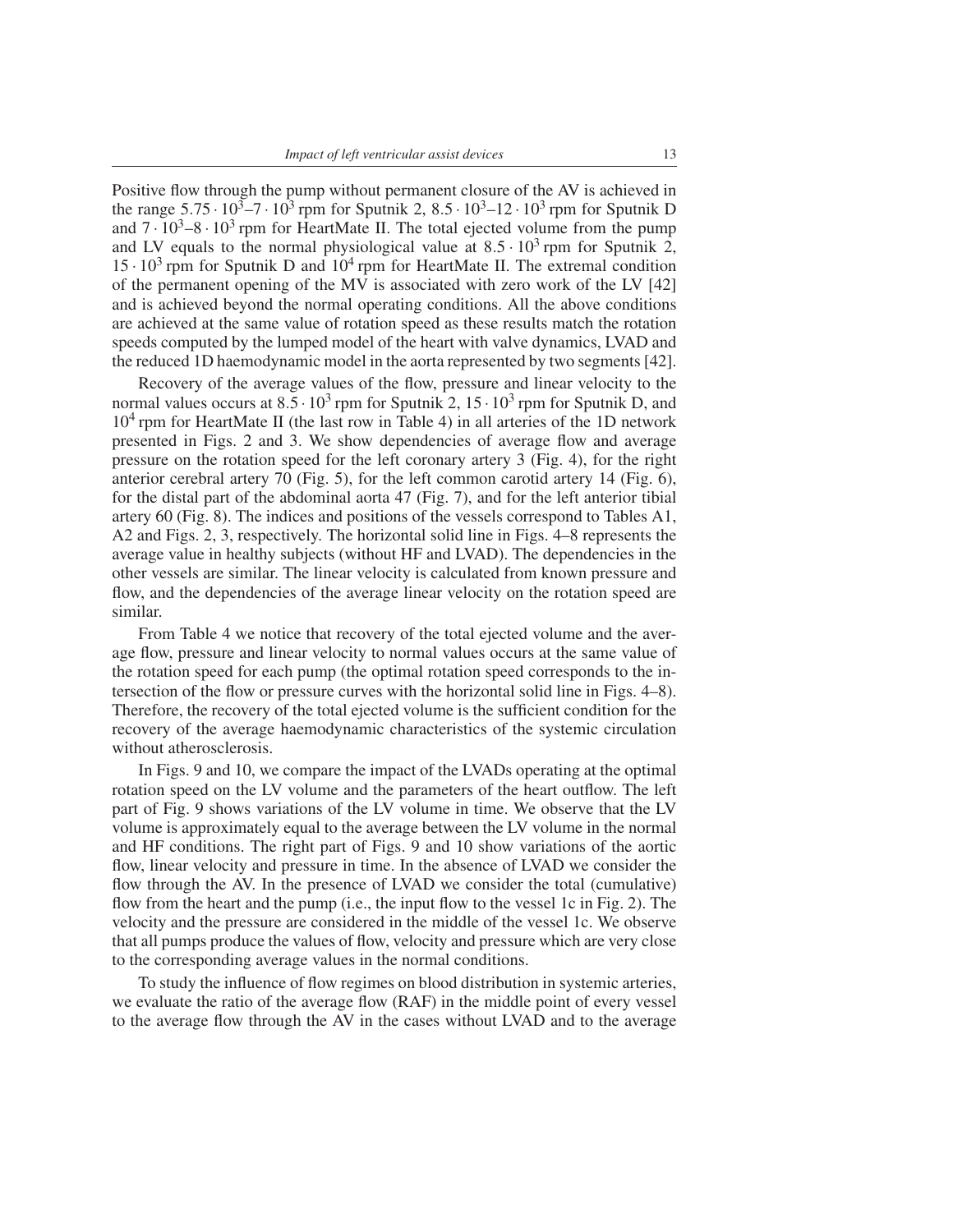

Figure 4. Average flow (left) and pressure (right) in the left coronary artery in normal and HF (heart failure) conditions, and in HF supported by LVAD Sputnik 2, Sputnik D, and HeartMate II.



Figure 5. Average flow (left) and pressure (right) in the right anterior cerebral artery in normal and HF (heart failure) conditions, and in HF supported by LVAD Sputnik 2, Sputnik D, and HeartMate II.



Figure 6. Average flow (left) and pressure (right) in the left common carotid artery in normal and HF (heart failure) conditions, and in HF supported by LVAD Sputnik 2, Sputnik D, and HeartMate II.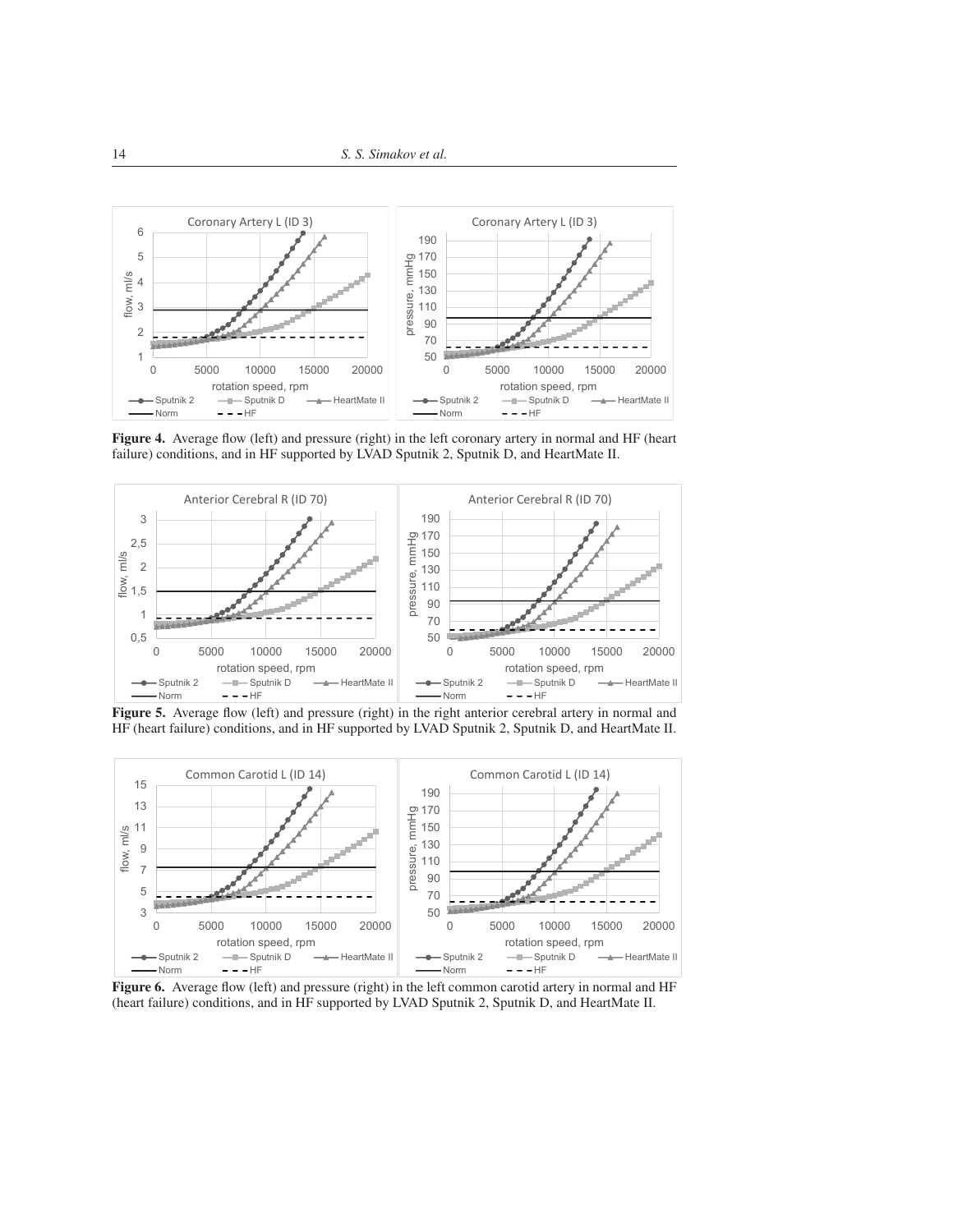

Figure 7. Average flow (left) and pressure (right) in the abdominal aorta in normal and HF (heart failure) conditions, and in HF supported by LVAD Sputnik 2, Sputnik D, and HeartMate II.



Figure 8. Average flow (left) and pressure (right) in the left anterior tibial artery in normal and HF (heart failure) conditions, and in HF supported by LVAD Sputnik 2, Sputnik D, and HeartMate II.

flow through the vessel 1c in the cases with LVAD. In Tables A1, A2 we present in every vessel the mean RAF (averaged RAFs) for the healthy case, the HF case and HF supported by Sputnik 2 cases at the rotation speeds  $4 \cdot 10^3 + j \cdot 10^3$  rpm,  $j = 0, \ldots, 8$ . The relative standard deviation for these RAFs is less than 1% for all vessels except the anterior communicating artery (3%). The relative difference between the maximum and minimum RAFs to the mean RAF in every vessel is less than 2.5% except the anterior communicating artery (12%) and two first segments of the ascending aorta. The segments of the ascending aorta are excluded from the analysis as the pumps strongly affect the blood flow there. Therefore, in most arteries RAF remains the same in all considered conditions. The other pumps (Sputnik D, HeartMate II) produce similar results in the corresponding ranges of the rotation speed. Thus, within our model the blood distribution in the systemic vessels does not depend on flow regime in the aorta.

In summary, all considered LVADs produce approximately the same impact both on the haemodynamic characteristics in distal vessels and in the heart. All pumps are capable of recovering the average normal values at the optimal rotation speeds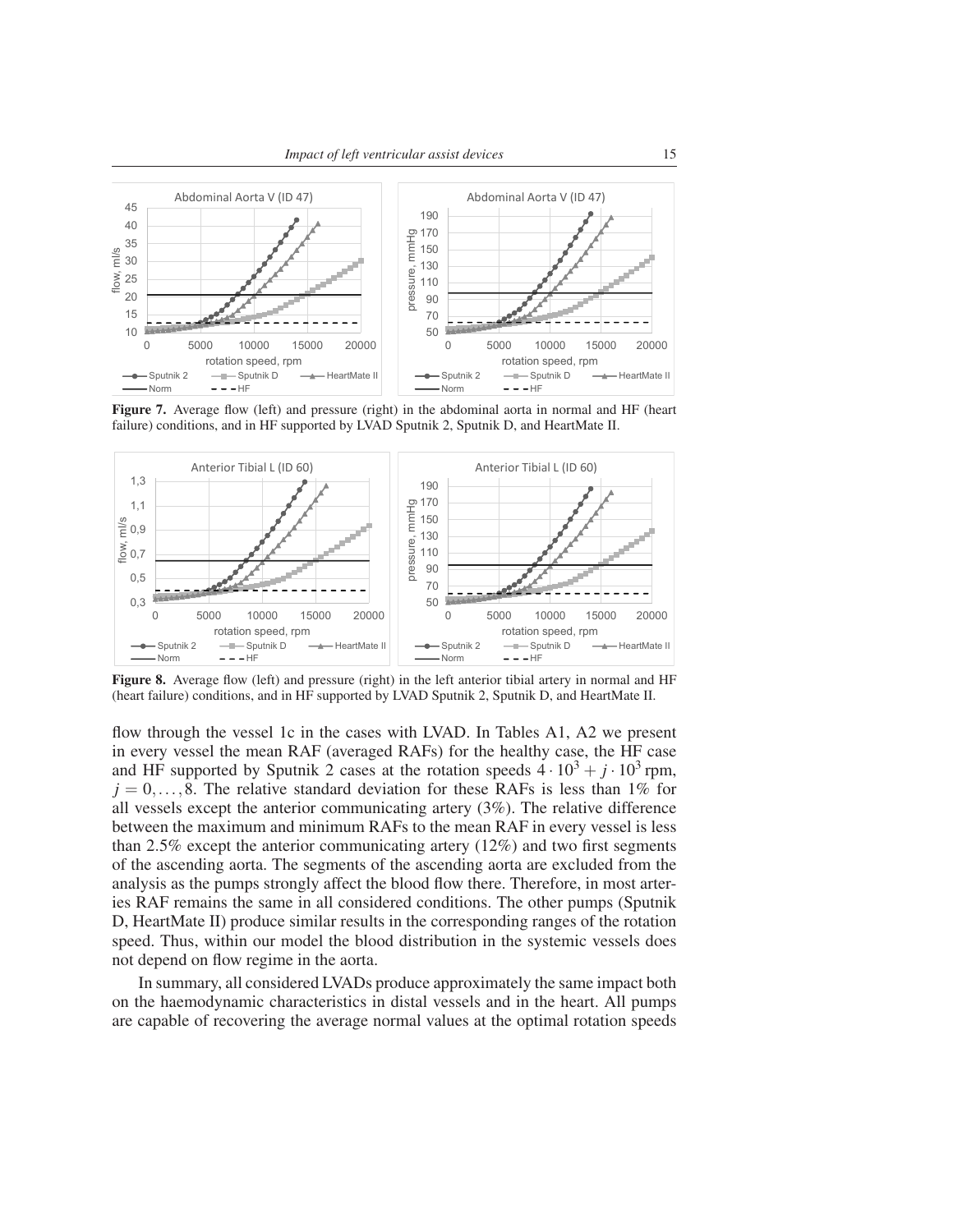

Figure 9. The LV volume (left) and the total aortic flow (right) in the normal and HF (heart failure) conditions, and in HF supported by LVAD at  $8.5 \cdot 10^3$  rpm for Sputnik 2,  $15 \cdot 10^3$  rpm for Sputnik D, and  $10^4$  rpm for HeartMate II.



Figure 10. The velocity (left) and the pressure (right) in the aorta 1c (rf. Fig. 2) in the normal and HF (heart failure) conditions, and in HF supported by LVAD at  $8.5 \cdot 10^3$  rpm for Sputnik 2,  $15 \cdot 10^3$  rpm for Sputnik D, and  $10^4$  rpm for HeartMate II.

which are different for every pump. The optimal rotation speeds produce positive flows through the pump and permanent closure of the AV. The latter phenomenon should be addressed in future clinical studies.

## 2.2. Computational analysis of LVAD supported systemic circulation in the presence of atherosclerosis

Various pathological conditions affect significantly the arterial blood flow. Our model allows us to analyze the impact of LVAD on circulation in patients with LV DCM and atherosclerosis. An atherosclerotic plaque is imitated by inserting a narrow vascular segment with 90% decrease of the diameter [11]. We imitated atherosclerosis in the leg (the left femoral artery 59a in Fig. 2), in the heart (the left anterior descending artery 4 in Fig. 3), and in the neck (the right and left common carotid arteries 5 and 14 in Fig. 2).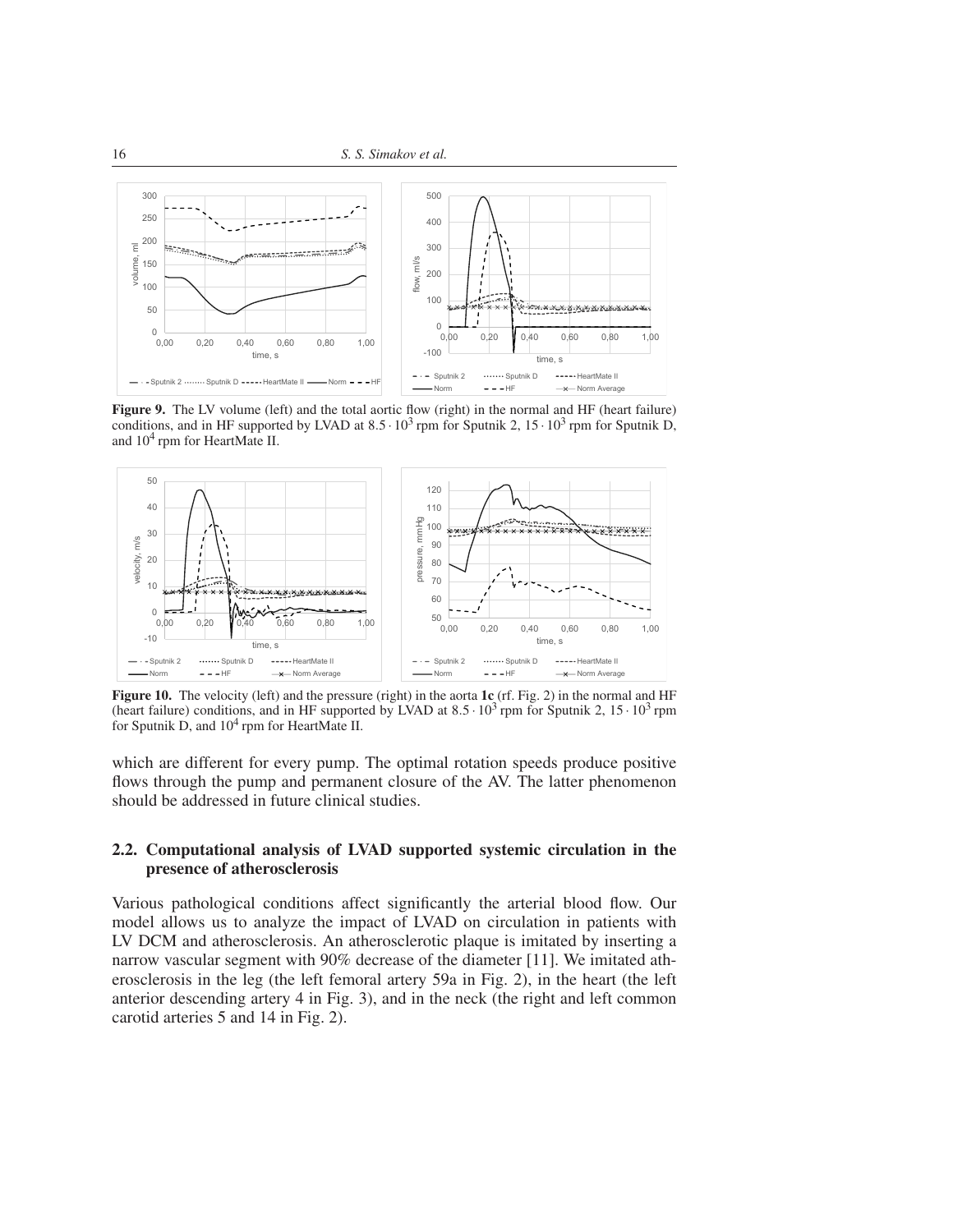Table 5. The optimal rotation speeds (rpm) which recover average blood flows in atherosclerotic networks to the values with the heart without LV DCM and LVAD.

| <b>Vessels</b>                                             | Sputnik 2         |                    | Sputnik D HeartMate II |
|------------------------------------------------------------|-------------------|--------------------|------------------------|
| Coronary arteries (4, 5, 8, 12, 17, 19, 33, 41, in Fig. 3) | $8.5 \cdot 10^3$  | $14.8 \cdot 10^3$  | $10.25 \cdot 10^3$     |
| Cerebral arteries (14, 17, 62, 68, 70, 75, in Fig. 2)      | $8.58 \cdot 10^3$ | $15 \cdot 10^3$    | $10.3 \cdot 10^3$      |
| Arteries of the leg (48, 56b, 59a, 61c, in Fig. 2)         | $8.6 \cdot 10^3$  | $14.95 \cdot 10^3$ | $10.3 \cdot 10^3$      |

Table 6. The relative (%) flow rate (compared to the healthy vasculature and heart) in different arteries of atherosclerotic regions, at increased rotation speeds.

| ID  | Vessel title                  | Sputnik 2       | Sputnik D       | HeartMate II    |
|-----|-------------------------------|-----------------|-----------------|-----------------|
| 4   | Left anterior descending I    | 14.61           | 10.25           | 9.91            |
| 5   |                               | 14.61           | 10.26           | 9.91            |
| 8   | Left anterior descending II   | 14.59           | 10.24           | 9.89            |
| 17  |                               | 14.56           | 10.22           | 9.87            |
| 19  | Left circumflex artery I      | 169.82          | 122.80          | 118.89          |
| 33  |                               | 170.02          | 122.86          | 118.94          |
| 41  | Right coronary artery I       | 170.02          | 122.82          | 118.90          |
| 14  | Common carotid left           | 47.29           | 33.90           | 32.81           |
| 13  | Internal carotid right        | 7.75            | 5.12            | 4.91            |
| 17  | Internal carotid left         | 7.84            | 5.18            | 4.97            |
| 75  | Anterior communicating artery | 7.73            | 9.90            | 9.94            |
| 62  | <b>Basilar</b>                | 989.30          | 721.46          | 699.37          |
| 68  | Posterior communicating left  | 1247.76         | 911.49          | 883.71          |
| 70  | Anterior cerebral Right I     | 110.69          | 79.96           | 77.45           |
| 48  | Common iliac right            | 166.63          | 120.87          | 117.11          |
| 56b | Femoral left I                | 142.94          | 103.52          | 100.21          |
| 59a | Femoral left II               | 61.24           | 43.44           | 41.65           |
| 59b | Popliteal left I              | 61.15           | 42.78           | 41.68           |
| 61c | Posterior tibial left         | 61.12           | 42.54           | 41.69           |
|     | Rotation speed, rpm           | $14 \cdot 10^3$ | $20 \cdot 10^3$ | $13 \cdot 10^3$ |
|     | Cumulative output, %          | 193.25          | 140.11          | 135.74          |

We studied the average blood flow characteristics in the distal, proximal and contralateral (with respect to the plaque) vessels in the coronary, cerebral, and leg regions and found the optimal rotation speeds of LVADs which recover the same average blood flows in the case of the heart without LV DCM and LVAD. The optimal rotation speeds are collected in Table 5.

The average blood flow recovers to a normal value at the same optimal rotation speed in all vessels of each vascular region. The optimal rotation speed depends on atherosclerotic vascular region. For instance, Sputnik 2 recovers the average blood flow in the coronary arteries at  $8.5 \cdot 10^3$  rpm, in the cerebral arteries at  $8.58 \cdot 10^3$  rpm and in the arteries of the leg at  $8.6 \cdot 10^3$  rpm. The most sensitive to the rotation speed are flows in the proximal, contralateral and neighbouring arteries. The blood flow in the distal arteries is small and weakly depends on the pump speed. The presence of atherosclerosis in critical (coronary and cerebral) regions may change the optimal rotation speed up to 3%.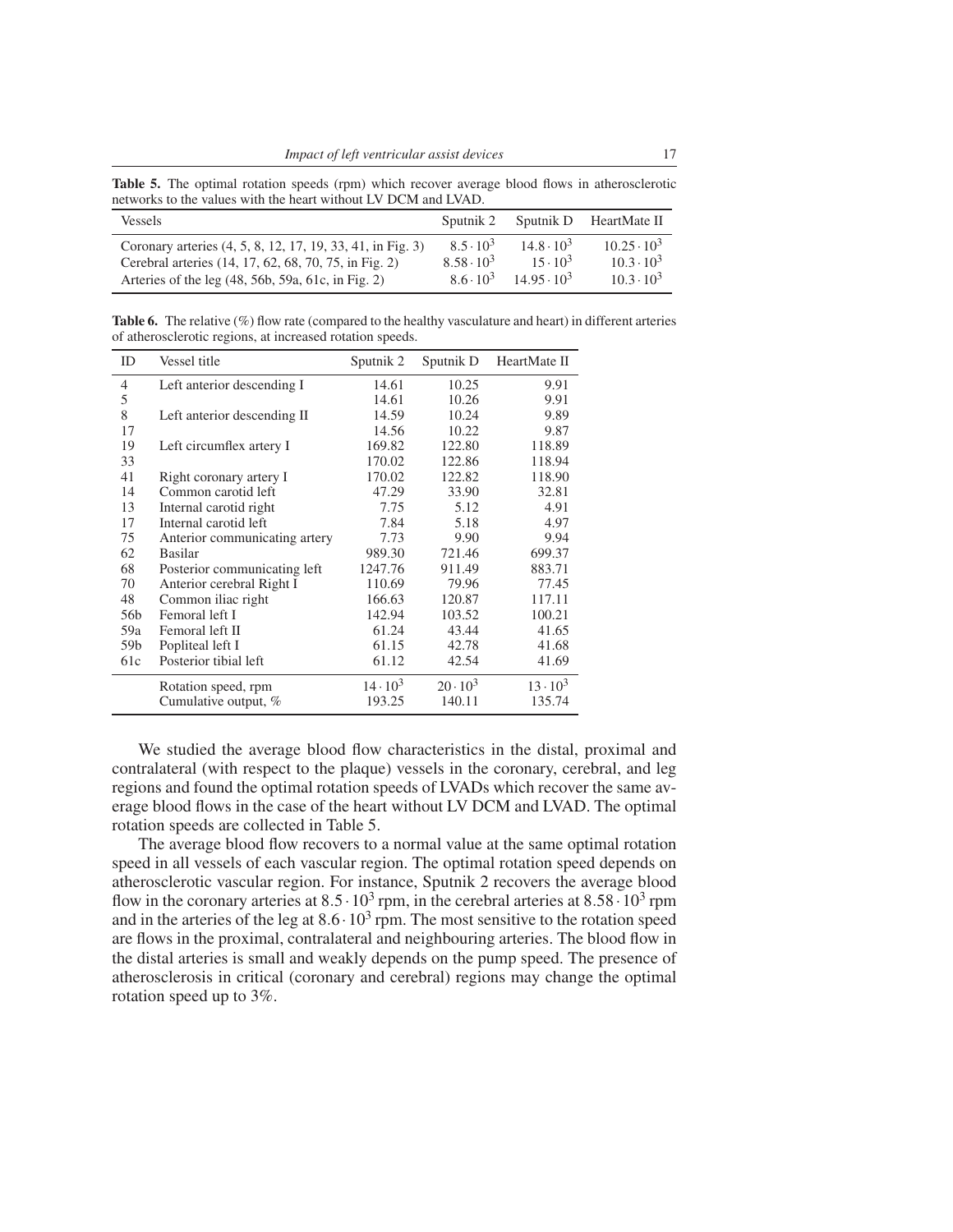18 *S. S. Simakov et al.*

Further increase of the pump rotation speed may recover the blood flow in the arteries with atherosclerosis to normal values typical for healthy arteries, at the cost of increase of flow rates in healthy arteries. We checked this hypothesis by numerical simulations. In Table 6 we compare the average blood flow in the atherosclerotic network under the forced regime of LVAD supporting the heart with LV DCM and the same network without atherosclerosis and supplied by the heart without LV DCM. The cumulative output from the heart and the pump rises up to  $135\% - 193\%$ of the normal value of the stroke volume of the heart (80 ml). The forced regimes of the pumps produce diverse relative flow rates (compared to the healthy vasculature and heart): ∼10% in the distal coronary and cerebral arteries, ∼50% in the distal leg arteries, whereas in the other arteries they may rise up to 1000% which is far beyond the safe regimes of the artery load.

## 3. Discussion

In this work we studied the impact of LVADs Sputnik 2, Sputnik D, and Heart-Mate II on haemodynamic characteristics of the left heart and the systemic circulation in a representative subject with HF associated with LV DCM. We took parameters of the heart and the LVAD models in the normal and LV DCM conditions from [42]. The 1D network model of the systemic circulation comprises the networks of coronary, cerebral and other systemic arteries described in [2,7, 8, 14, 40].

Characteristics of the heart function and the aortic flow are very close to those of the reduced 1D model representing the aorta by two segments and single Windkessel compartment [42]. It means that the simplified model [42] is sufficient for analysis of the LVAD performance. In most arteries the fraction of the average blood flow to the aortic inflow from the heart and the pump (if present) remains approximately the same in all considered conditions for all the pumps.

We considered the recovery of the ejected blood volume, the average linear velocity, pressure and flow in distal arteries as the criterion of normal operating conditions of the pump. We note that in these conditions the pulse pressure is almost zero, the flow is non-pulsatile, and the AV is closed. Clinical studies are required to decide if this state is appropriate for patients.

In this work we observed that the normal average values of the velocity, pressure and flow as well as the normal values of the blood volume ejected by the LV and the pump, are achieved at the same rotation speed which we call the optimal rotation speed. The normal ejected volume and the normal average values of the linear velocity, pressure and flow are calculated in our model for a healthy subject without LVAD and coincide with the well-known physiological data. The normal pump operating conditions do not hold simultaneously for all considered LVADs, as the optimal rotation speed produces permanent closure of the AV.

We also observed that the normal average velocity, pressure and flow are achieved simultaneously at the same rotation speed for all vessels included in the 1D network. In general it is not the case: various pathologies (atherosclerosis, aneurysms, pathological tortuosity, increased stiffness of the vessels, incomplete Circle of Willis)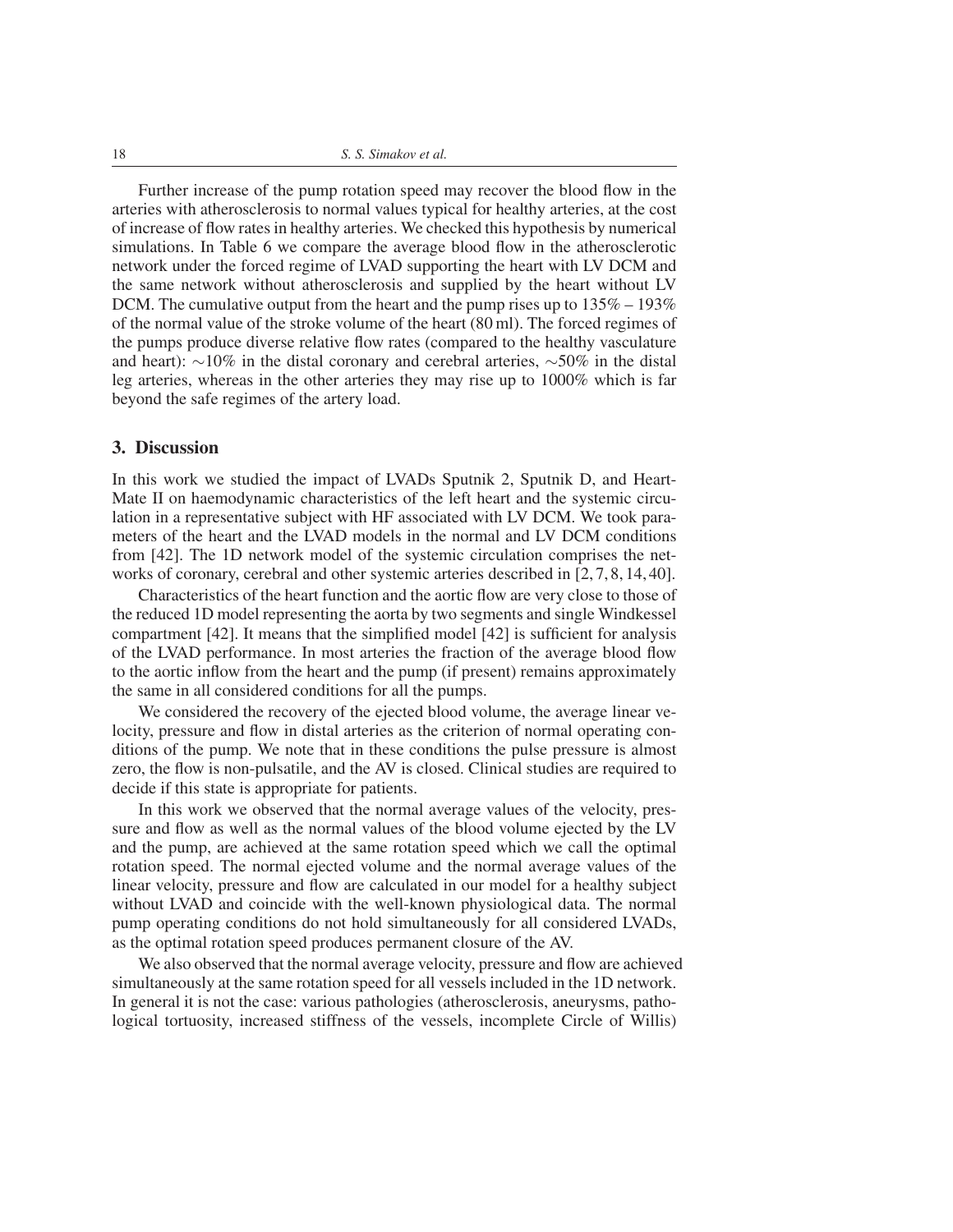affect the recovery of the normal average characteristics and the optimal rotation speed may be sensitive to such pathologies. In particular, we observe that in the presence of atherosclerosis in the left anterior descending artery, in the common carotid arteries, or in the femoral artery, the flow recovery in the regions of coronary, cerebral and leg circulation is achieved at different pump rotation speeds.

## References

- 1. J. Aguado-Sierra, K. H. Parker, J. E. Davies, D. Francis, A. D. Hughes, and J. Mayet, Arterial pulse wave velocity in coronary arteries. In: *Conf. Proc. IEEE Eng. Med. Biol. Soc.* (2006), 867–870.
- 2. J. Alastruey, K. H. Parker, J. Peiro, S. M. Byrd, and S. J. Sherwin, Modeling the circle of Willis ´ to assess the effects of anatomical variations and occlusions on cerebral flows. *J. Biomech.* 40 (2007), No. 8, 1794–1805.
- 3. I. R. Argueta-Morales, R. Tran, A. Ceballos, W. Clark, E. Divo, A. J. Kassab, and W. M. De-Campli, Mathematical modeling of patient-specific ventricular assist device implantation to reduce particulate embolisation rate to cerebral vessels. *J. Biomech. Engrg.* 136 (2014), No. 7, 071008.
- 4. K. Barret, H. Brooks, S. Boitano, and S. Barman, *Ganong's Review of Medical Physiology, 23-rd edition*. The McGraw-Hill, 2010.
- 5. N. Bessonov, A. Sequeira, S. Simakov, Yu. Vassilevski, and V. Volpert, Methods of blood flow modelling. *Math. Modelling Natural Phenomena* 11 (2016), No. 1, 1–25.
- 6. S. Boës, B. Thamsen, M. Haas, M. S. Daners, M. Meboldt, and M. Granegger, Hydraulic characterisation of implantable rotary blood pumps. *IEEE Trans. Biomed. Engrg.* 66 (2018), No. 6, 1618–1627.
- 7. E. Boileau, P. Nithiarasu, P. J. Blanco, L. O. Muller, F. E. Fossan, L. R. Hellevik, W. P. Don- ¨ ders, W. Huberts, M. Willemet, and J. Alastruey, A benchmark study of numerical schemes for one-dimensional arterial blood flow modelling. *Int. J. Numer. Meth. Biomed. Engrg.* 31 (2015), No. 10, e02732.
- 8. D. V. Burenchev, F. Y. Kopylov, A. A. Bykova, T. M. Gamilov, D. G. Gognieva, S. S. Simakov, and Yu. V. Vasilevsky, Mathematical modelling of circulation in extracranial brachocephalic arteries at pre-operation stage in carotid endarterectomy. *Russ. J. Cardiology* 144 (2017), No. 4, 88–92.
- 9. L. G. E. Cox, S. Loerakker, M. C. M. Rutten, B. A. J. M. de Mol, and F. N. van de Vosse, A mathematical model to evaluate control strategies for mechanical circulatory support. *Artificial Organs* 33 (2009), No. 8, 593–603.
- 10. A. Danilov, Yu. Ivanov, R. Pryamonosov, and Yu. Vassilevski, Methods of graph network reconstruction in personalised medicine. *Int. J. Numer. Meth. Biomed. Engrg.* 32 (2016), No. 8, e02754.
- 11. N. El Khatib, O. Kafi, A. Sequeira, S. Simakov, Yu. Vassilevski, and V. Volpert, Mathematical modelling of atherosclerosis. *Math. Modelling Natur. Phenomena* 14 (2019), No. 6, 2019050.
- 12. T. Gamilov, Ph. Kopylov, and S. Simakov, Computational simulations of fractional flow reserve variability. *Lecture Notes in Comput. Sci. Engrg.* 112 (2016), 499–507.
- 13. T. Gamilov, S. Simakov, and Ph. Kopylov, Computational modeling of multiple stenoses in carotid and vertebral arteries. In: *Trends in Biomathematics: Modeling, Optimisation and Computational Problems* (Ed. R. Mondaini). Springer, Cham, 2018.
- 14. T. Gamilov, Ph. Kopylov, M. Serova, R. Syunayaev, A. Pikunov, S. Belova, F. Liang, J. Alastruey,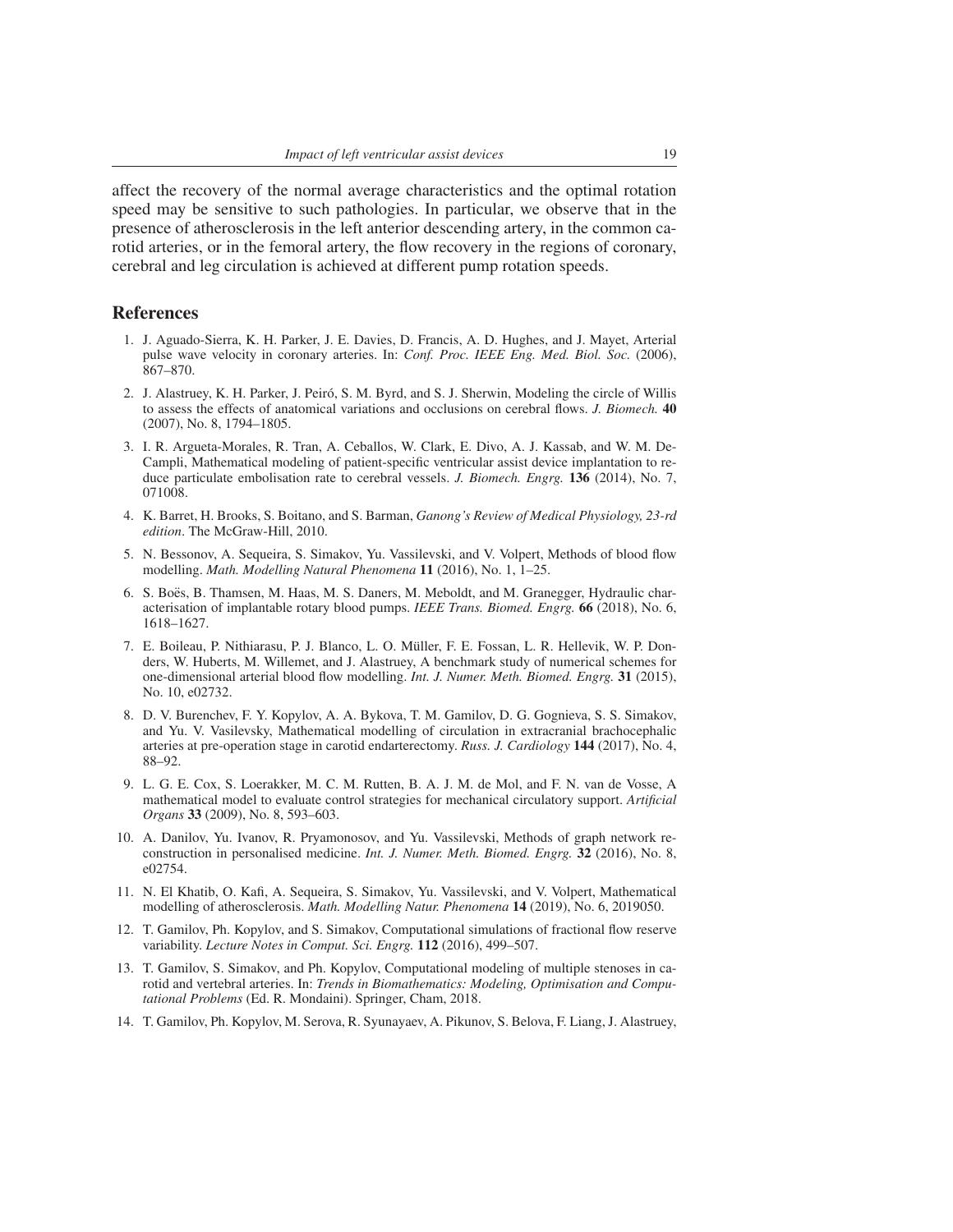and S. Simakov, Computational analysis of coronary blood flow: the role of asynchronous pacing and arrhythmias. *Mathematics* 8 (2020), No. 8, 1205.

- 15. T. Gamilov, J. Alastruey, and S. Simakov, Linear optimisation algorithm for 1D haemodynamics parameter estimation. In: *Proc. of the 6th Europ. Conf. on Computational Mechanics: Solids, Structures and Coupled Problems, ECCM 2018 and 7th European Conference on Computational Fluid Dynamics, ECFD 2018* (Eds. R. Owen, R. de Borst, J. Reese, and C. Pearce). CIMNE, 2020, pp. 1845–1850.
- 16. T. Gamilov and S. Simakov, Blood flow under mechanical stimulations. *Advances in Intelligent Systems and Computing* 1028 (2020), No. AISC, 143–150.
- 17. G. A. Giridharan, T. J. Lee, M. Ising, et al, Miniaturization of mechanical circulatory support systems. *Artificial Organs*, 36 (2012), No. 8, 731–739.
- 18. T. Korakianitis and Y. Shi, Numerical simulation of cardiovascular dynamics with healthy and diseased heart valves. *J. Biomechanics* 39 (2006), No. 11, 1964–1982.
- 19. T. Korakianitis and Y. Shi, A concentrated parameter model for the human cardiovascular system including heart valve dynamics and atrioventricular interaction. *Medical Engrg. & Physics* 28 (2006), 631–628.
- 20. K. Levenberg, A method for the solution of certain nonlinear problems in least squares. *Quarterly of Applied Mathematics* 2 (1944), No. 2, 164–168.
- 21. F. Liang, S. Takagi, R. Himeno, and H. Liu, Multi-scale modeling of the human cardiovascular system with applications to aortic valvular and arterial stenoses. *Medical & Biological Engrg. & Computing* 47 (2009), 743–755.
- 22. K. M. Lim, I. S. Kim, S. W. Choi, B. G. Min, Y. S. Won, H. Y. Kim, and E. B. Shim, Computational analysis of the effect of the type of LVAD flow on coronary perfusion and ventricular afterload. *J. Physiol. Sci.* 59 (2009), 307–316.
- 23. K. M. Magomedov and A. S. Kholodov, *Grid-Characteristic Numerical Methods*. Urite, Moscow, 2018.
- 24. D. Marquardt, An algorithm for least-squares estimation of nonlinear parameters. *SIAM J. Appl. Math.* 11 (1963), No. 2, 431–441.
- 25. J. R. Martina, P. H. M. Bovendeerd, N. de Jonge, B. A. J. M. de Mol, J. R. Lahpor, and M. C. M. Rutten, Simulation of changes in myocardial tissue properties during left ventricular assistance with a rotary blood pump. *Artificial Organs* 37 (2013), No. 6, 531–540.
- 26. B. J. E. Misgeld, D. Rüschen, S. Schwandtner, S. Heinke, M. Walter, and S. Leonhardt, Robust decentralised control of a hydrodynamic human circulatory system simulator. *Biomedical Signal Processing and Control* 20 (2015), 35–44.
- 27. J. P. Mynard, M. R. Davidson, D. J. Penny, and J. J. Smolich, A simple, versatile valve model for use in lumped parameter and one-Dimensional cardiovascular models. *Int. J. Numer. Meth. Biomed. Engrg.* 28 (2012), No. 6-7, 626–641.
- 28. D. S. Petukhov and D. V. Telyshev, Control algorithms for rotary blood pumps used in assisted circulation. *Biomed. Engrg.* 50 (2016), No. 3, 157–160.
- 29. A. A. Pugovkin, A. Markov, S. V. Selishchev, L. Korn, M. Walter, SS. Leonhardt, L. A. Bockeria, O. L. Bockeria, and D. V. Telyshev, Advances in haemodynamic analysis in cardiovascular diseases investigation of energetic characteristics of adult and pediatric Sputnik left ventricular assist devices during mock circulation support. *Cardiology Research and Practice* 2019, 4593174.
- 30. A. Quaini, S. Čanić, and D. Paniagua, Numerical charcterisation of haemodynamics conditions near aortic valve after implantation of left ventricular assist device. *Math. Biosci. Engrg.* 8 (2011), No. 3, 785–806.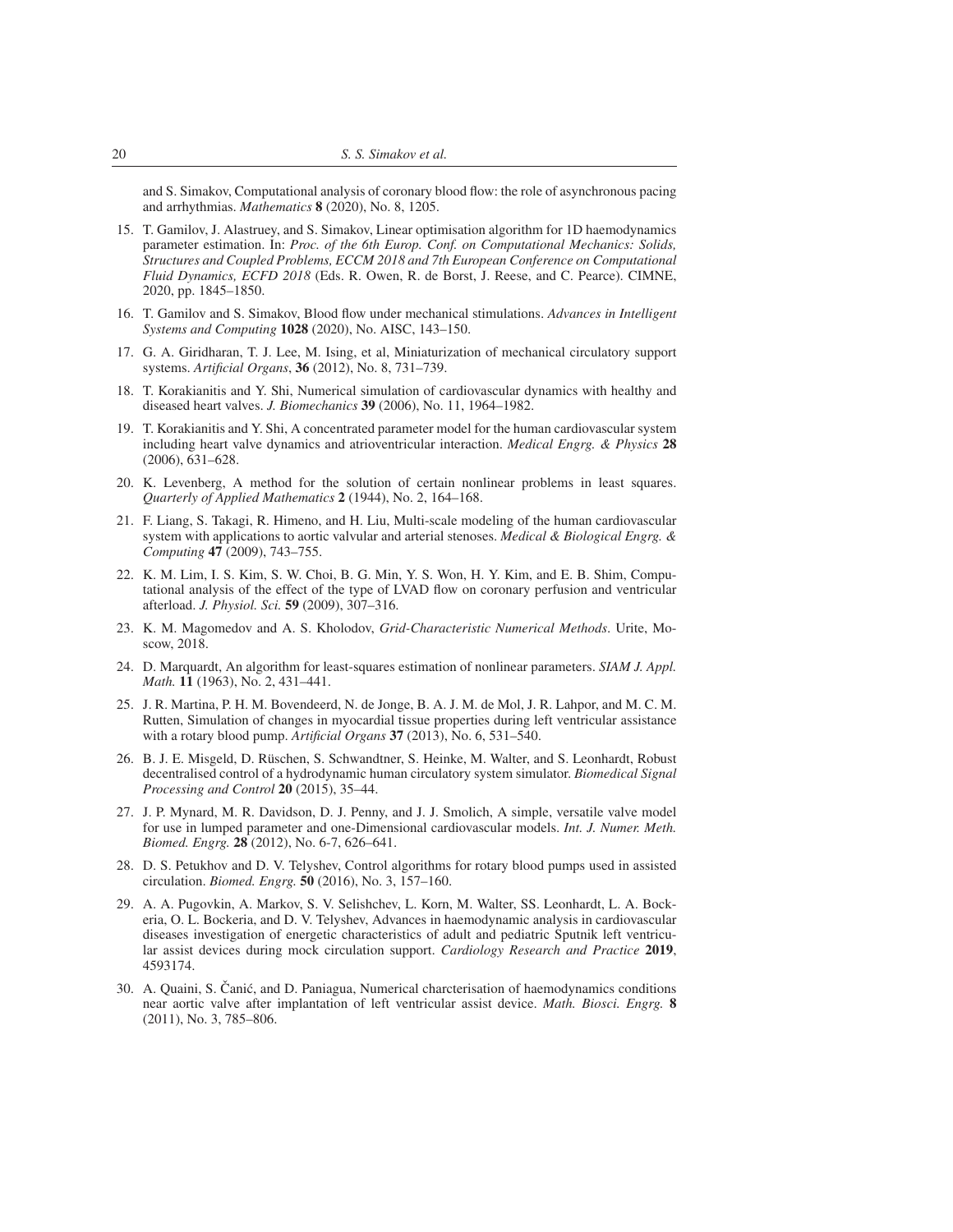- 31. P. Santagata, F. Rigo, S. Gherardi, L. Pratali, J. Drozdz, A. Varga, and E. Picano, Clinical and functional determinants of coronary flow reserve in non-ischemic dilated cardiomyopathy. *Int. J. Cardiology* 105 (2005), No. 1, 46–52.
- 32. A. Savitzky and M. J. E. Golay, Smoothing and differentiation of data by simplified least squares procedures. *Analytical Chemistry* 36 (2016), No. 8, 1627–1639.
- 33. R. F. Schmidt and G. Thews, *Human Physiology, Vol. 2*, 2nd ed. Springer-Verlag, Berlin– Heidelberg, Germany, 1989.
- 34. B. D. Seeley and D. F. Young, Effect of geometry on pressure losses across models of arterial stenoses. *J. Biomech.* (1976), No. 9, 439–448.
- 35. S. V. Selishchev and D. V. Telyshev, Optimisation of the Sputnik VAD design. *Int. J. Artificial Organs* 39 (2016), No. 8, 407.
- 36. Y. Shi, P. Lawford, and R. Hose, Review of zero-D and 1-D models of blood flow in the cardiovascular system. *Biomed. Engrg. OnLine* 10 (2011), 33. –414.
- 37. Y. Shi and T. Korakianitis, Impeller-pump model derived from conservation laws applied to the simulation of the cardiovascular system coupled to heart-assist pumps. *Computers in Biology and Medicine* 93 (2018), 127–138.
- 38. S. G. Shroff, J. S. Janicki, and K. T. Weber, Evidence and quantitation of left ventricular systolic resistance. *American J. of Physiology-Heart and Circulatory Physiology* 249 (1985), No. 2, H358–H370.
- 39. S. S. Simakov, Modern methods of mathematical modeling of blood flow using reduced order methods. *Computer Research and Modeling* 10 (2018), No. 5, 581–604.
- 40. S. Simakov and T. Gamilov, Computational study of the cerebral circulation accounting for the patient-specific anatomical features. *Smart Innovation, Systems and Technologies* 133 (2019), 309–330.
- 41. S. S. Simakov, Lumped parameter heart model with valve dynamics. *Russ. J. Numer. Anal. Math. Modeling* 34 (2019), No. 5, 289–300.
- 42. S. Simakov, A. Timofeev, T. Gamilov, Ph. Kopylov, D. Telishev, and Yu. Vassilevski, Analysis of operating modes for left ventricle assist devices via integrated models of blood circulation. *Mathematics* 8 (2020), No. 8, 1331.
- 43. H. Suga, Cardiac energetics: from *E*MAX to pressure-volume area. *Clinical and Experimental Pharmacology and Physiology* 30 (2003), 580–585.
- 44. Y. Sun, B. J. Sjoberg, P. Ask, D. Loyd, and B. Wranne, Mathematical model that characterizes ¨ transmitral and pulmonary venous flow velocity patterns. *American J. of Physiology* 268 (1995), No. 1, H476–H489.
- 45. Y. Sun, M. Beshara, R. J. Lucariello, and S. A. Chiaramida, A comprehensive model for rightleft heart interaction under the influence of pericardium and baroreflex. *American J. Physiology* 272 (1997), H1499–H1515.
- 46. D. Telyshev, M. Denisov, A. Pugovkin, S. Selishchev, and I. Nesterenko, The progress in the novel pediatric rotary blood pump sputnik development. *Artificial Organs* 42 (2018), No. 4, 432–443.
- 47. D. V. Telyshev, A. A. Pugovkin, and S. V. Selishchev, A mock circulatory system for testing pediatric rotary blood pumps. *Biomed. Engrg.* 51 (2017), No. 2, 83–87.
- 48. J. J. Teuteberg, J. C. Clevelend Jr, J. Cowge, et.al., The society of thoracic surgeons intermacs 2019 annual report: the changing landscape of devices and indications. *The Annals of Thoracic Surgery* 109 (2020), No. 3, 649-660.
- 49. D. Telyshev, D. Petukhov, and S. Selishchev, Numerical modeling of continuous-flow left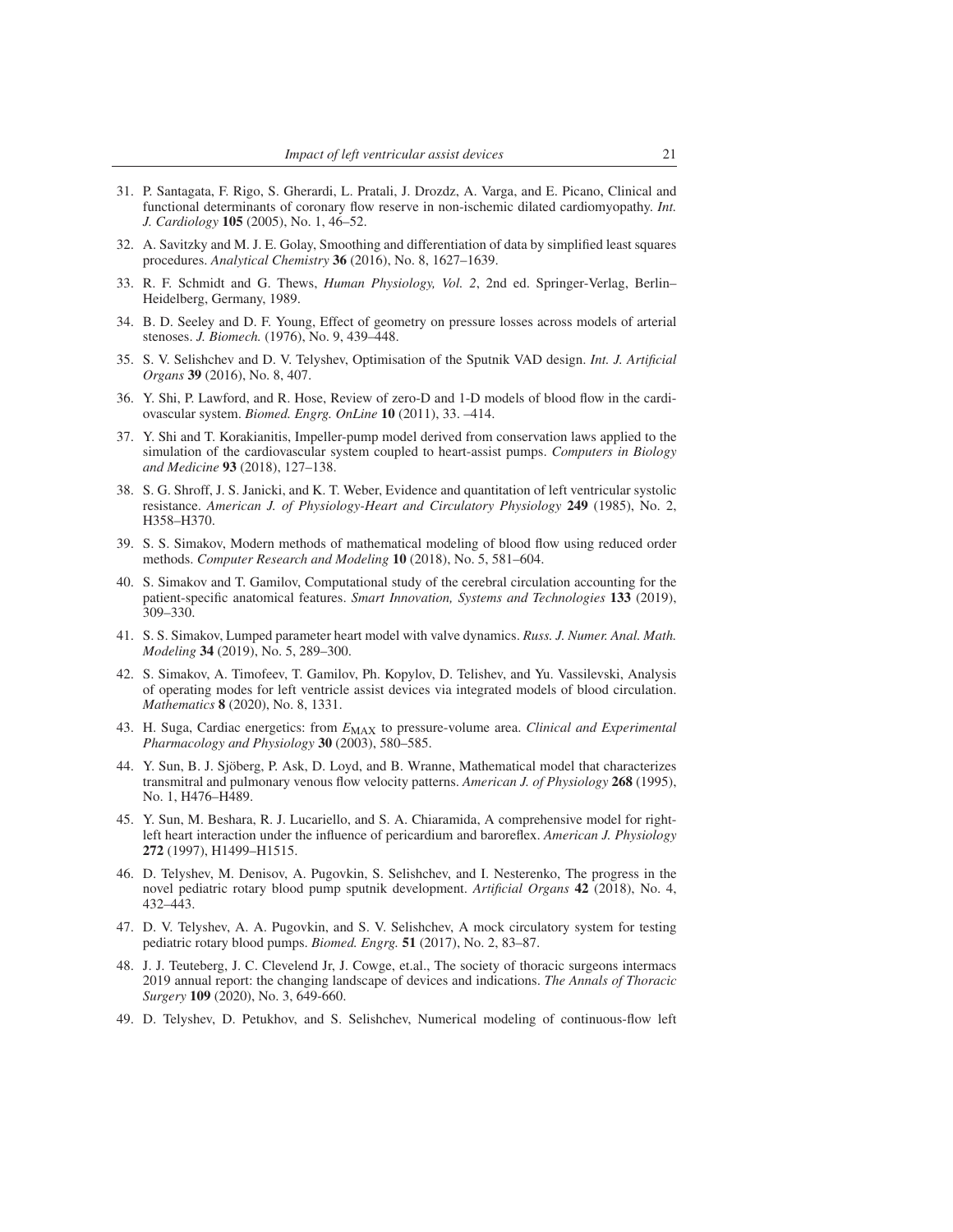ventricular assist device performance. *Int. J. of Artificial Organs* 42 (2019), No. 11, 611–620.

- 50. F. N. Van de Vosse and N. Stergiopulos, Pulse wave propagation in the arterial tree. *Annual Rev. Fluid Mechanics* 43 (2011), 467–499.
- 51. Yu. Vassilevski, M. Olshanskii, S. Simakov, A. Kolobov, and A. Danilov, *Personalised Computational Haemodynamics: Models, Methods, and Applications for Vascular Surgery and Antitumor Therapy*. Academic Press, 2020.
- 52. Yu. V. Vassilevski, V. Yu. Salamatova, and S. S. Simakov, On the elasticity of blood vessels in one-dimensional problems of haemodynamics. *Comput. Math. Math. Phys.* 55 (2015), No. 9, 1567–1578.
- 53. Yu. V. Vassilevski, A. A. Danilov, S. S. Simakov, T. M. Gamilov, Yu. A. Ivanov, and R. A. Pryamonosov, Patient-specific anatomical models in human physiology. *Russ. J. Numer. Anal. Math. Modelling* 30 (2015), No. 3, 185–201.
- 54. K. R. Walley, Left ventricular function: time-varying elastance and left ventricular aortic coupling. *Critical Care* 20 (2016), No. 270, 1–11.
- 55. D. F. Young and F. Y. Tsai, Flow characteristics in models of arterial stenoses, I. Steady flow. *J. Biomechanics* (1973), No. 6, 395–410.
- 56. D. F. Young and F. Y. Tsai, Flow characteristics in models of arterial stenoses, II. Unsteady flow. *J. Biomechanics* (1973, No. 6, 547–559.

# Appendix A

Tables A.1 and A.2 present the parameters of the systemic and coronary arteries, while Table A.3 contains the parameters of the Windkessel compartments.

| No.             | Artery title                 | Length $(cm)$ | Radius (mm) | $c_0$ (cm/s) | mean $RAF(\% )$ |
|-----------------|------------------------------|---------------|-------------|--------------|-----------------|
| 1a              | Aortic arch Ip0              | 1.5           | 15.06       | 400          | 42.85           |
| 1 <sub>b</sub>  | Aortic arch Ip1              | 2.94          | 15.06       | 400          | 43.32           |
| 1c              | Aortic arch Ip2              | 3.0           | 13.56       | 400          | 94.94           |
| $rac{2}{3}$     | Brachiocephalic Trunk        | 4.74          | 6.44        | 440          | 13.96           |
|                 | Aortic arch II               | 0.96          | 12.76       | 410          | 80.98           |
| $\frac{4}{5}$   | Subclavian Right I           | 1.57          | 4.54        | 470          | 4.65            |
|                 | Common carotid right         | 8.12          | 3.9         | 500          | 9.31            |
| 6               | Vertebral right              | 20.45         | 1.34        | 630          | 0.88            |
| 7a              | Subclavian right II          | 4.11          | 3.24        | 520          | 3.76            |
| 7b              | Axillary right               | 12.0          | 2.19        | 570          | 3.76            |
| 7c              | Brachial right               | 22.31         | 1.95        | 580          | 3.76            |
| 8               | Radial right                 | 30.09         | 1.38        | 625          | 1.71            |
| 9               | Ulnar right I                | 2.98          | 1.41        | 620          | 2.05            |
| 10a             | Common interosseous right    | 1.63          | 0.96        | 660          | 0.36            |
| 10 <sub>b</sub> | Posterior interosseous right | 23.06         | 0.68        | 690          | 0.36            |
| 11              | Ulnar right II               | 23.93         | 1.41        | 620          | 1.70            |
| 12              | External carotid right       | 6.09          | 2.27        | 560          | 2.29            |
| 13              | Internal carotid right       | 13.21         | 2.77        | 530          | 7.02            |
| 14              | Common carotid left          | 12.13         | 3.9         | 490          | 9.21            |
| 15              | Aortic arch III              | 0.7           | 12.42       | 410          | 71.77           |
| 16              | External carotid left        | 6.09          | 2.27        | 560          | 2.28            |
| 17              | Internal carotid left        | 13.21         | 2.77        | 530          | 6.93            |
| 18              | Subclavian left I            | 4.94          | 4.19        | 480          | 4.64            |
| 19a             | Aortic arch IV               | 4.31          | 11.42       | 410          | 67.13           |
| 19 <sub>b</sub> | Thoracic aorta I             | 0.99          | 10.46       | 415          | 67.12           |
| 20              | Vertebral left               | 20.42         | 1.34        | 630          | 0.88            |
| 21a             | Subclavian left II           | 4.11          | 2.89        | 530          | 3.76            |

Table A1. Parameters of the systemic arteries (see Fig. 2 for the vessels numbering).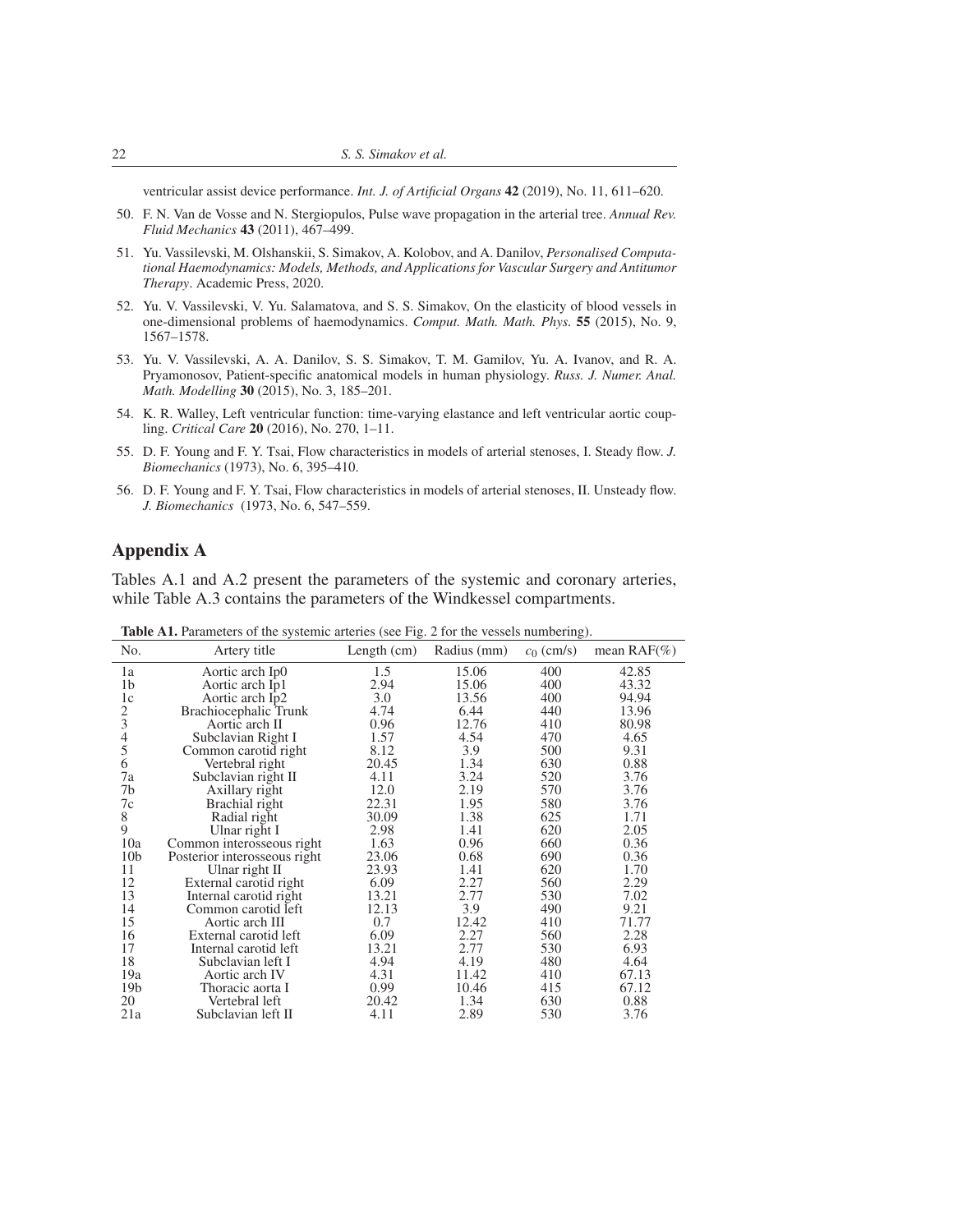| 21 <sub>b</sub> | Axillary left                 | 12.0  | 2.19  | 570 | 3.76  |
|-----------------|-------------------------------|-------|-------|-----|-------|
| 21c             | Brachial left                 | 22.31 | 1.95  | 580 | 3.76  |
| 22              | Radial left                   | 31.09 | 1.38  | 625 | 1.73  |
| 23              | Ulnar left I                  | 2.98  | 1.41  | 620 | 2.02  |
|                 |                               |       |       |     |       |
| 24a             | Common interosseous left      | 1.63  | 0.96  | 660 | 0.36  |
| 24 <sub>b</sub> | Posterior interosseous left   | 23.06 | 0.68  | 690 | 0.36  |
| 25              | Ulnar left II                 | 23.93 | 1.41  | 620 | 1.67  |
| 26              | Posterior intercostal T6 R    | 19.69 | 1.4   | 620 | 0.09  |
| 27              |                               | 0.79  | 10.29 |     |       |
|                 | Thoracic aorta II             |       |       | 415 | 67.04 |
| 28              | Posterior intercostal T6 left | 17.8  | 1.4   | 622 | 0.08  |
| 29              | Thoracic aorta III            | 1.56  | 10.07 | 415 | 66.95 |
| 30              | Posterior intercostal T7 R    | 20.16 | 1.55  | 610 | 0.09  |
| 31              | Thoracic aorta IV             | 0.53  | 9.87  | 415 | 66.86 |
| 32              | Posterior intercostal T7 left | 18.52 | 1.55  | 610 | 0.09  |
|                 |                               |       |       |     |       |
| 33a             | Thoracic aorta V              | 12.16 | 8.68  | 420 | 66.76 |
| 33 <sub>b</sub> | Thoracic aorta VI             | 0.32  | 7.52  | 430 | 66.76 |
| 34              | Celiac trunk                  | 1.68  | 3.28  | 510 | 10.99 |
| 35              | Abdominal aorta I             | 1.4   | 7.41  | 430 | 55.77 |
| 36              | Common hepatic                | 6.66  | 2.69  | 540 | 6.41  |
| 37              |                               | 0.39  | 2.17  | 570 | 4.58  |
|                 | Splenic I                     |       |       |     |       |
| 38              | Left gastric                  | 9.29  | 1.51  | 610 | 0.06  |
| 39              | Splenic II                    | 6.44  | 2.17  | 570 | 4.52  |
| 40              | Superior mesenteric           | 21.64 | 3.93  | 490 | 9.85  |
| 41              | Abdominal aorta II            | 0.43  | 7.29  | 430 | 45.92 |
| 42              | Renal left                    | 2.18  | 2.71  | 540 | 9.49  |
| 43              | Abdominal aorta III           | 1.2   | 7.19  | 430 | 36.43 |
|                 |                               |       |       |     |       |
| 44              | Renal right                   | 3.77  | 3.1   | 520 | 9.47  |
| 45              | Abdominal aorta IV            | 5.41  | 6.77  | 440 | 26.96 |
| 46              | Inferior mesenteric           | 9.02  | 2.08  | 570 | 0.90  |
| 47              | Abdominal aorta V             | 4.22  | 6.17  | 440 | 26.06 |
| 48              | Common iliac right            | 7.64  | 4.29  | 480 | 13.04 |
| 49              | Common iliac left             | 7.4   | 4.29  | 480 | 13.02 |
|                 |                               |       |       |     |       |
| 50a             | External iliac right          | 10.22 | 3.28  | 510 | 7.86  |
| 50 <sub>b</sub> | Femoral right I               | 3.16  | 3.17  | 515 | 7.86  |
| 51              | Internal iliac right          | 7.25  | 2.82  | 530 | 5.18  |
| 52              | Profunda femoris right        | 23.84 | 2.14  | 570 | 6.09  |
| 53a             | Femoral right II              | 31.93 | 2.91  | 530 | 1.77  |
| 53 <sub>b</sub> | Popliteal right I             | 13.2  | 2.53  | 550 | 1.76  |
| 54              |                               |       |       |     |       |
|                 | Anterior tibial right         | 38.62 | 1.17  | 640 | 0.81  |
| 55a             | Popliteal right II            | 0.88  | 2.36  | 555 | 0.95  |
| 55b             | Tibiofibular trunk right      | 3.62  | 2.35  | 555 | 0.95  |
| 55c             | Posterior tibial right        | 38.29 | 1.23  | 640 | 0.95  |
| 56a             | External iliac left           | 10.22 | 3.28  | 510 | 7.85  |
| 56b             | Femoral left I                | 3.16  | 3.17  | 515 | 7.85  |
| 57              |                               |       |       |     |       |
|                 | Internal iliac left           | 7.25  | 2.82  | 530 | 5.16  |
| 58              | Profunda femoris left         | 23.84 | 2.14  | 570 | 6.09  |
| 59a             | Femoral left II               | 31.93 | 2.91  | 530 | 1.76  |
| 59b             | Popliteal left I              | 13.2  | 2.53  | 550 | 1.76  |
| 60              | Anterior tibial left          | 38.62 | 1.17  | 640 | 0.81  |
| 61a             | Popliteal left II             | 0.88  | 2.36  | 555 | 0.95  |
| 61b             | Tibiofibular trunk left       | 3.62  | 2.35  | 555 | 0.95  |
|                 |                               |       |       |     |       |
| 61c             | Posterior tibial left         | 38.29 | 1.23  | 640 | 0.95  |
| 62              | Basilar                       | 2.6   | 1.75  | 700 | 1.76  |
| 63              | Posterior cerebral right I    | 1.0   | 1.0   | 700 | 0.88  |
| 64              | Posterior cerebral left I     | 1.0   | 1.0   | 700 | 0.88  |
| 65              | Posterior cerebral right II   | 3.0   | 1.0   | 700 | 1.43  |
| 66              |                               | 3.0   | 1.0   | 700 | 1.42  |
|                 | Posterior cerebral left II    |       |       |     |       |
| 67              | Posterior communicating right | 3.0   | 0.75  | 700 | 0.54  |
| 68              | Posterior communicating left  | 3.0   | 0.75  | 700 | 0.54  |
| 69              | Anterior cerebral left I      | 1.2   | 1.2   | 700 | 1.82  |
| 70              | Anterior cerebral right I     | 1.2   | 1.2   | 700 | 1.89  |
| 71              | Middle cerebral left          | 5.2   | 1.3   | 700 | 4.57  |
| 72              | Middle cerebral right         | 4.3   | 1.25  | 700 | 4.58  |
| 73              | Anterior cerebral right II    | 10.3  | 1.2   | 700 | 1.86  |
|                 |                               |       |       |     |       |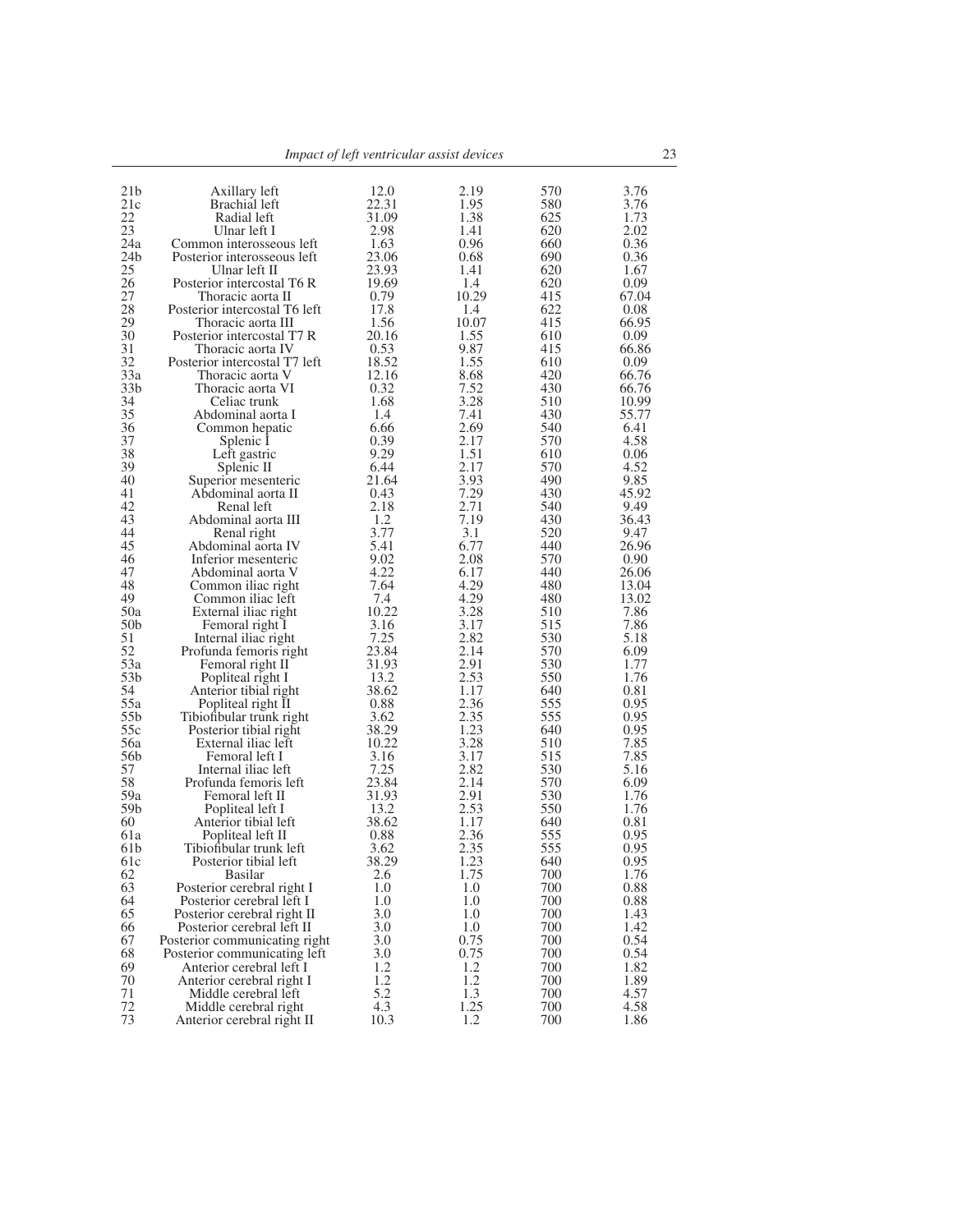| 24       | S. S. Simakov et al.                                |      |      |            |              |  |
|----------|-----------------------------------------------------|------|------|------------|--------------|--|
| 74<br>75 | Anterior cerebral left II<br>Anterior communicating | 10.3 | 0.75 | 700<br>700 | 1.86<br>0.03 |  |

Table A2. Parameters of the coronary arteries (see Fig. 3 for the vessels numbering).

|               | <b>Table A2.</b> I atalleters of the coronally arteries (see Fig. 3 for the vessels numbering). |              |              |                              |                     |                  |
|---------------|-------------------------------------------------------------------------------------------------|--------------|--------------|------------------------------|---------------------|------------------|
|               |                                                                                                 | Length       | Radius       | c <sub>0</sub>               | R                   |                  |
| No.           | Artery title                                                                                    | (cm)         | (mm)         | $\frac{\text{cm}}{\text{s}}$ | (kBa·s/ml)          | mean RAF $(\% )$ |
|               |                                                                                                 |              |              |                              |                     |                  |
| $345$<br>6    | Left coronary artery root                                                                       | 2.61<br>1.83 | 2.48<br>2.07 | 1200                         |                     | 3.71             |
|               | Left anterior descending I                                                                      |              |              | 1200                         |                     | 1.92<br>0.39     |
|               |                                                                                                 | 2.45         | 0.89<br>0.45 | 1200                         |                     | 0.20             |
|               |                                                                                                 | 0.65         |              | 1200                         | 643.37              |                  |
| $\frac{7}{8}$ |                                                                                                 | 1.58<br>2.04 | 0.45<br>1.52 | 1200<br>1200                 | 643.37              | 0.19<br>1.53     |
| 9             | Left anterior descending II                                                                     | 2.76         |              | 1200                         |                     | 0.50             |
| 10            | Diagonal branch                                                                                 | 3.3          | 0.98<br>0.44 | 1200                         | 505.08              | 0.22             |
| 11            |                                                                                                 | 1.98         | 0.48         | 1200                         | 425.32              | 0.28             |
| 12            | Left anterior descending III                                                                    | 1.32         | 1.16         | 1200                         |                     | 1.03             |
| 13            |                                                                                                 | 2.66         | 0.56         | 1200                         | 305.91              | 0.39             |
| 14            | Left anterior descending IV                                                                     | 3.67         | 0.89         | 1200                         |                     | 0.64             |
| 15            |                                                                                                 | 2.26         | 0.49         | 1200                         | 405.88              | 0.29             |
| 16            |                                                                                                 | 1.94         | 0.53         | 1200                         |                     | 0.35             |
| 17            |                                                                                                 | 0.97         | 0.45         | 1200                         | 643.37              | 0.18             |
| 18            |                                                                                                 | 1.84         | 0.45         | 1200                         | 643.37              | 0.17             |
| 19            | Left cirmcuflex I                                                                               | 3.13         | 1.96         | 1200                         |                     | 1.79             |
| 20            | Left cirmcuflex II                                                                              | 4.97         | 1.45         | 1200                         |                     | 0.46             |
| 21            |                                                                                                 | 2.16         | 0.65         | 1200                         | 449.28              | 0.28             |
| 22            |                                                                                                 | 4.05         | 0.92         | 1200                         |                     | 0.18             |
| 23            |                                                                                                 | 2.49         | 0.45         | 1200                         | $1.35 \cdot 10^3$   | 0.09             |
|               |                                                                                                 |              |              |                              |                     |                  |
| 24            |                                                                                                 | 1.97         | 0.44         | 1200                         | $1.35 \cdot 10^3$   | 0.09             |
| 25            | Left marginal branch                                                                            | 2.47         | 1.51         | 1200                         |                     | 1.32             |
| 26            |                                                                                                 | 2.45         | 0.89         | 1200                         |                     | 0.34             |
| 27<br>28      |                                                                                                 | 1.5<br>1.11  | 0.53<br>0.52 | 1200                         | 714.04<br>762.12    | 0.18             |
| 29            |                                                                                                 | 2.58         | 1.19         | 1200<br>1200                 |                     | 0.17<br>0.98     |
| 30            |                                                                                                 | 1.34         | 0.54         | 1200                         | 698.98              | 0.18             |
| 31            |                                                                                                 | 0.71         | 0.94         | 1200                         |                     | 0.80             |
| 32            |                                                                                                 | 2.1          | 0.51         | 1200                         | 779.19              | 0.16             |
| 33            |                                                                                                 | 2.22         | 0.72         | 1200                         |                     | 0.64             |
| 34            |                                                                                                 | 1.23         | 0.45         | 1200                         | $5.84 \cdot 10^3$   | 0.02             |
| 35            |                                                                                                 | 0.71         | 0.94         | 1200                         | 196.83              | 0.62             |
| 36            | Right coronary artery root                                                                      | 1.74         | 1.73         | 1300                         |                     | 1.35             |
| 37            |                                                                                                 | 2.35         | 0.92         | 1300                         |                     | 0.12             |
| 38            |                                                                                                 | 0.38         | 0.45         | 1300                         | $2.20 \cdot 10^3$   | 0.06             |
|               |                                                                                                 |              |              |                              |                     |                  |
| 39            |                                                                                                 | 0.27         | 0.44         | 1300                         | $2.20 \cdot 10^3$   | 0.06             |
| 40            |                                                                                                 | 2.05         | 0.98         | 1300                         | 290.67              | 0.44             |
| 41            | Right coronary I                                                                                | 2.42         | 1.63         | 1300                         |                     | 0.79             |
| 42            |                                                                                                 | 0.81         | 1.27         | 1300                         |                     | 0.25             |
| 43            |                                                                                                 | 1.86         | 0.78         | 1300                         |                     | 0.12             |
| 44            |                                                                                                 | 0.75         | 0.45         | 1300                         | $2.20 \cdot 10^3$   | 0.06             |
| 45            |                                                                                                 | 0.62         | 0.44         | 1300                         | $2.20 \cdot 10^3$   | 0.06             |
| 46            |                                                                                                 | 2.95         | 0.8          | 1300                         |                     | 0.13             |
| 47            |                                                                                                 | 0.47         | 0.46         | 1300                         | $1.68 \cdot 10^3$   | 0.08             |
| 48            |                                                                                                 | 0.76         | 0.46         | 1300                         | $2.20 \cdot 10^{3}$ | 0.06             |
| 49            | Right coronary II                                                                               | 4.53         | 1.29         | 1300                         |                     | 0.54             |
| 50            | Right marginal branch                                                                           | 1.84         | 0.99         | 1300                         |                     | 0.22             |
| 51            |                                                                                                 | 1.34         | 0.54         | 1300                         | $1.14 \cdot 10^3$   | 0.11             |
| 52            |                                                                                                 | 2.34         | 0.76         | 1300                         |                     | 0.11             |
| 53            |                                                                                                 | 3.17         | 0.36         | 1300                         | $2.20 \cdot 10^3$   | 0.05             |
| 54            |                                                                                                 | 1.05         | 0.27         | 1300                         | $2.20 \cdot 10^3$   | 0.05             |
|               |                                                                                                 |              |              |                              |                     |                  |